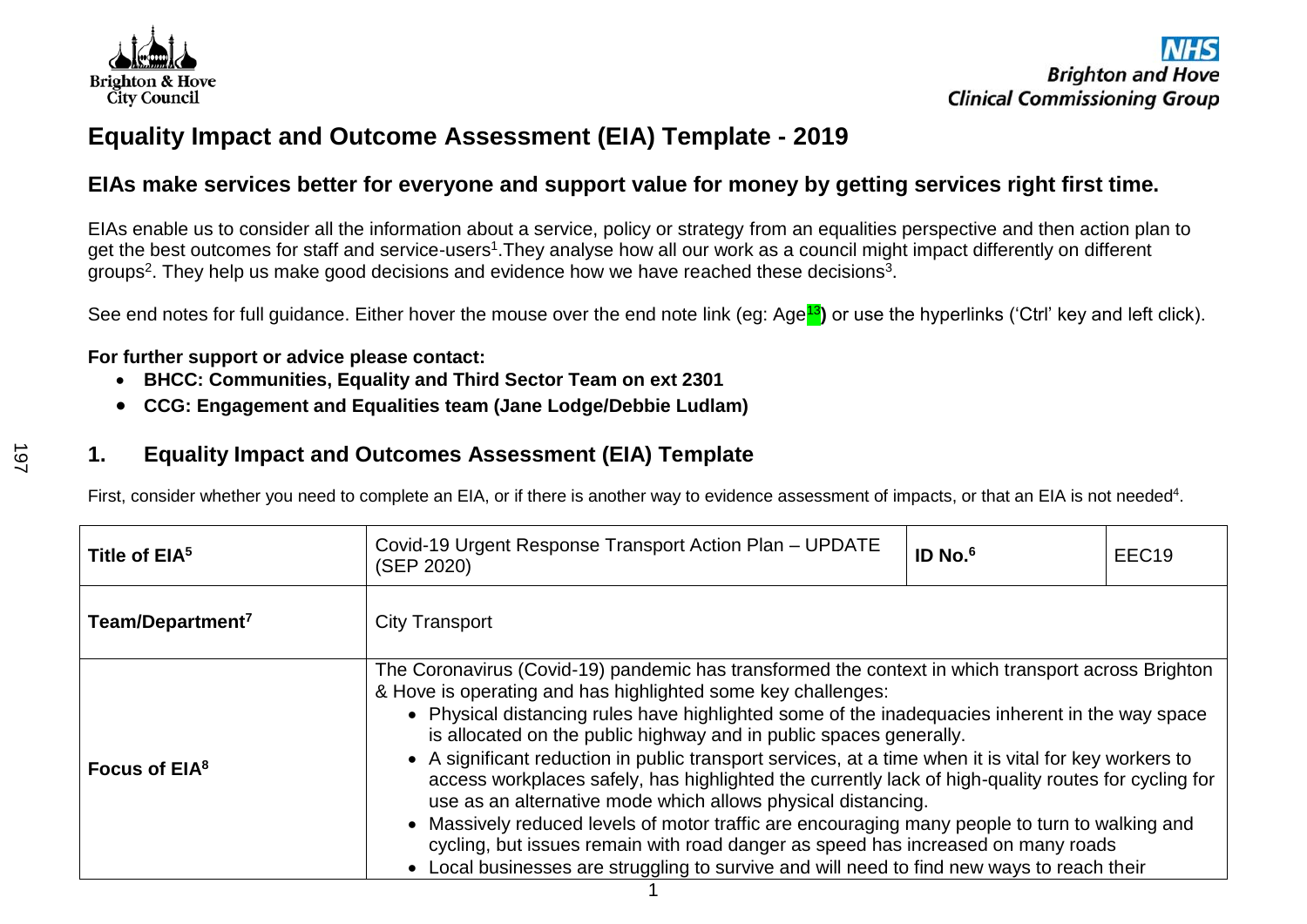| customers. |  |
|------------|--|
|------------|--|

| • Vulnerable people are unable to leave their homes and many are now relying on the council to |
|------------------------------------------------------------------------------------------------|
| provide them with essential supplies.                                                          |

When planning the transport response to the pandemic a key aim has been to avoid a return to preexisting motor traffic levels. During the government-initiated lockdown vehicle movements have been as much as 60% lower than usual. There has been an increase in the number of people cycling for pleasure and exercise, fewer journeys made by car and more people choosing to walk, rather than drive short distances.

As more people return to work and restrictions on movement ease there is need for residents to incorporate active travel into their commute. With public transport capacity reduced because of the need to physically distance whilst travelling, there is a risk of significant congestion unless an increased range of alternative sustainable options, including walking and cycling, is facilitated.

The Covid-19 Urgent Response Transport Action Plan (the 'Action Plan') identifies transport network measures for the city in the short term that will enable people to travel and exercise safely, and in line physical distancing rules. It also responds to the statutory guidance issued by government on 9 May 2020 which encourages local authorities to consider how towns and cities can ensure transport networks support recovery from the Covid-19 emergency and provide a lasting legacy of sustainable, safer transport. The Action Plan's key principles are:

1. Helping vulnerable people in the city and promoting health and wellbeing;

2. Making essential journeys safer;

3. Supporting the local economy; and

4. Ensuring the transition to a Carbon Neutral city by 2030.

The Action Plan and its resulting transport measures affects all users of the city's transport network – its roads, cycle paths, footways, and public transport services – and the Council's key providers / contractors who help to deliver and maintain the network. The measures are broadly grouped into three categories:

- 1. Improved and new temporary cycle lanes (including on-carriageway, two and one-way lanes, and improved levels of enforcement)
- 2. Improved walking facilities to support physical distancing and active travel (including road closures, pavement widening, signs and floor markings)
- 3. Improved access to cycle parking and cycle hire (including extension of the Bike Share scheme)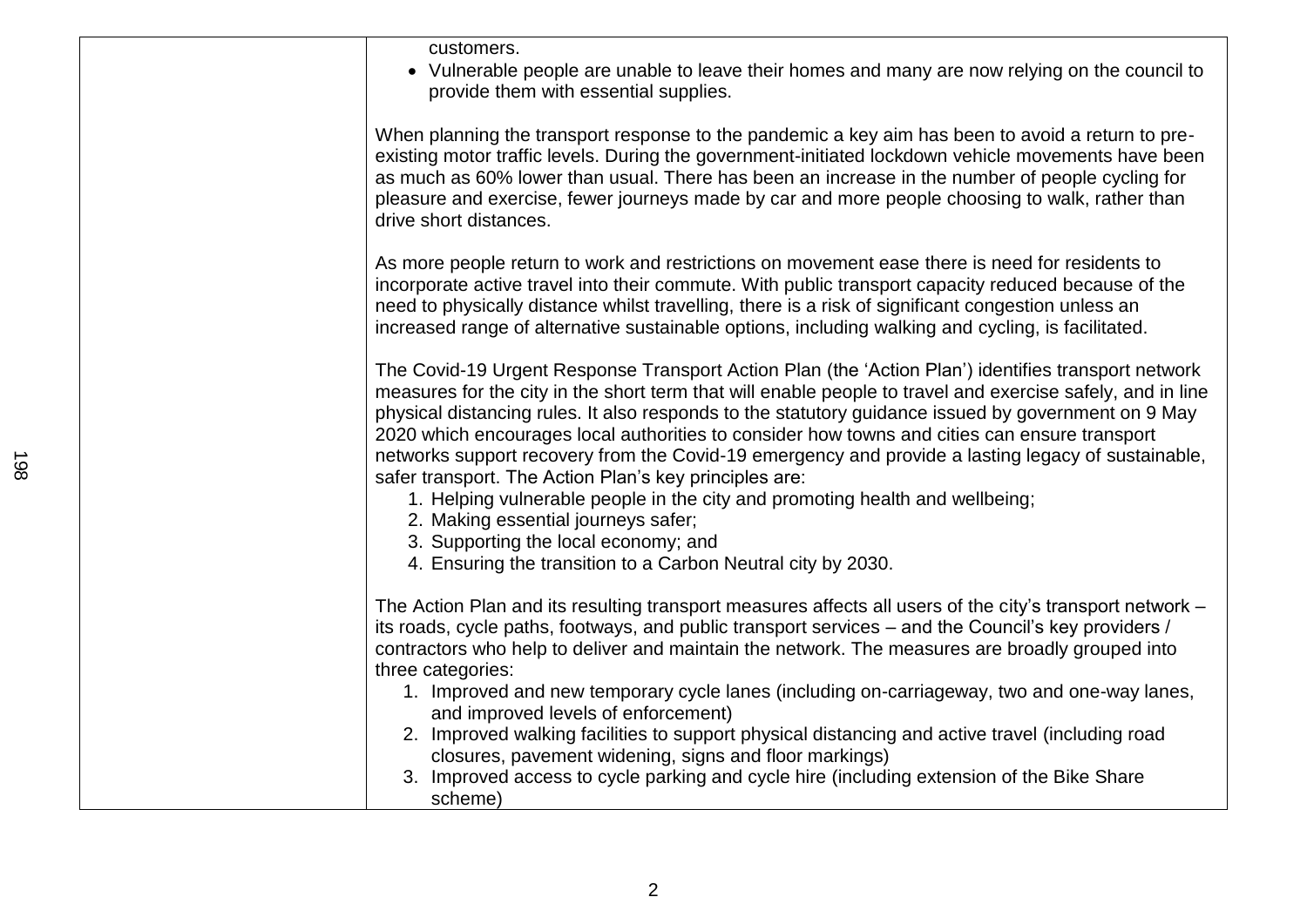# **2. Update on previous EIA and outcomes of previous actions<sup>9</sup>**

| What actions did you plan last time?<br>(List them from the previous EIA)                                                                                                                                 | What improved as a result?<br>What outcomes have these actions<br>achieved?                                                                                                                                                                                                                                                                                     | What further actions do you need to<br>take? (add these to the Action plan below)                                                                                              |
|-----------------------------------------------------------------------------------------------------------------------------------------------------------------------------------------------------------|-----------------------------------------------------------------------------------------------------------------------------------------------------------------------------------------------------------------------------------------------------------------------------------------------------------------------------------------------------------------|--------------------------------------------------------------------------------------------------------------------------------------------------------------------------------|
| Ensure detail of the changes to the<br>transport network is published publicly                                                                                                                            | Greater transparency about the changes<br>taking place.                                                                                                                                                                                                                                                                                                         | Ensure the information published includes a<br>rationale for why these changes are<br>happening and the process being followed,<br>for greater transparency and understanding. |
| Share information about transport changes<br>with local community / representative<br>groups to disseminate widely                                                                                        | Councillors, stakeholders and community<br>groups have been able to share any views<br>and concerns about the changes ahead of<br>implementation, as well as highlighting<br>impacts on specific communities once the<br>changes are in place.                                                                                                                  | Ensure this information is accessible and<br>available in a range of formats to share<br>easily and widely.                                                                    |
| Engage further with local charities /<br>representative groups in the city to<br>understand the key transport and travel<br>issues during the pandemic for specific<br>communities / user groups          | Specific disproportionate impacts of the<br>transport changes are highlighted, and<br>action can be taken to mitigate these.                                                                                                                                                                                                                                    | Continue to monitor, review and amend<br>methods of engagement as necessary                                                                                                    |
| Launch online public survey on the live<br>temporary measures                                                                                                                                             | People have been able to share their views<br>on the changes in place, to help shape the<br>ongoing transport response to Covid-19.                                                                                                                                                                                                                             | Provide alternative mechanisms for people<br>to feed back their views.                                                                                                         |
| Ensure measures that reallocate road space<br>for walking and cycling meet accessibility<br>standards and are an appropriate width to<br>accommodate adapted cycles and child<br>trailers                 | Disabled people, those with reduced<br>mobility, and cyclists travelling on adapted<br>bicycles have been able to utilise the cycle<br>lanes and pedestrians with mobility aids<br>have been able to move around the city<br>safely.                                                                                                                            | Continue to review and consider feedback<br>on the accessibility of the temporary<br>changes to meet a wide range of needs.                                                    |
| Seek opportunities to reallocate road space<br>near to schools to facilitate active travel and<br>support physical distancing as more<br>children return to education. (e.g. School<br>Streets programme) | The School Streets scheme is providing a<br>low traffic area, making it easier for<br>pedestrians and cyclists to use the road<br>space to physically distance. Combined with<br>additional school measures more children<br>are able to safely attend school, especially<br>older more independent pupils who travel<br>on their own and may be fearful of the | Continue to monitor, review and amend<br>measures as necessary                                                                                                                 |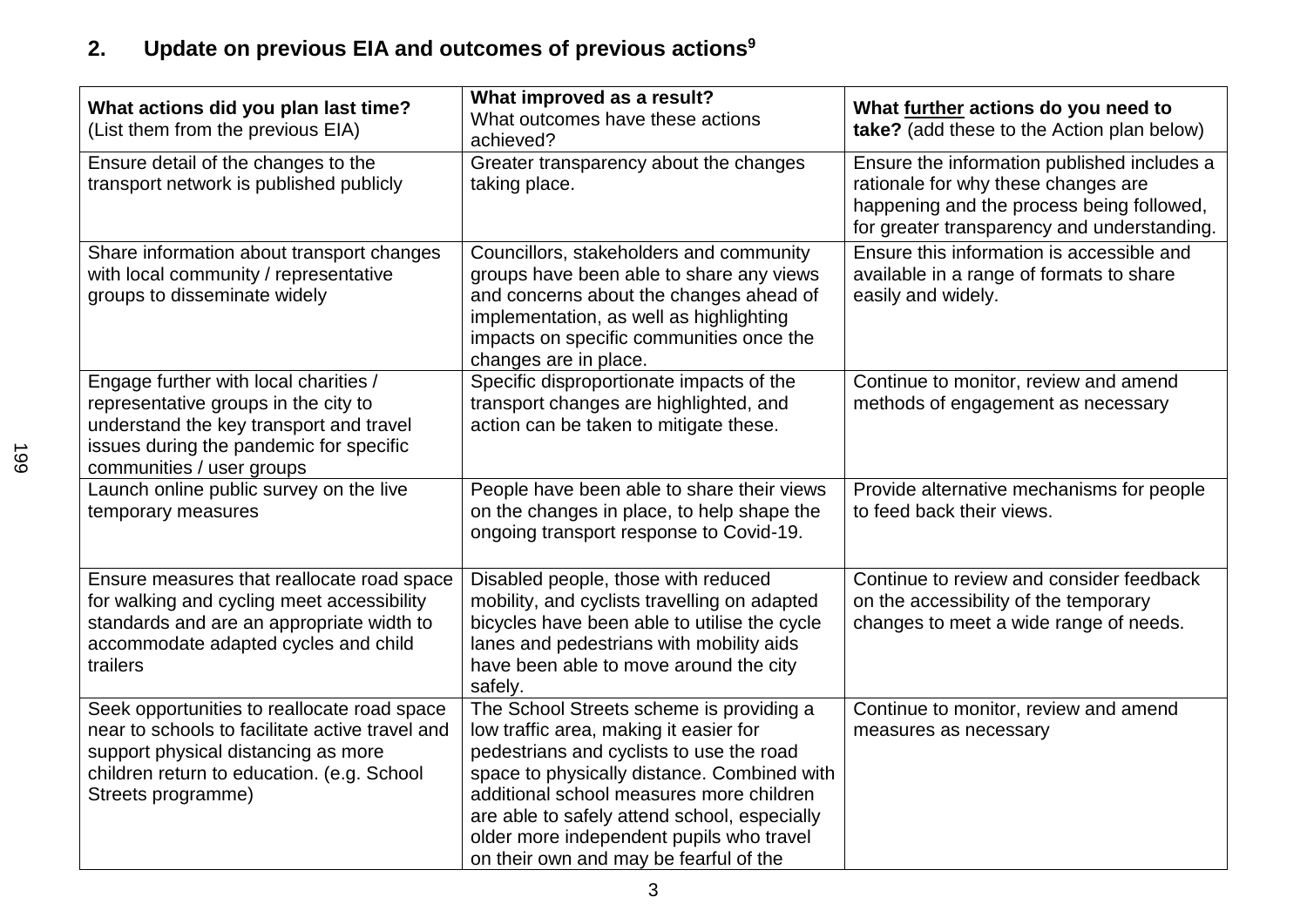|                                                                                                                                                                                       | volumes of traffic and normal congestion at<br>the school gates                                                                                                                                                                                                            |                                                                                                                                                                                                               |
|---------------------------------------------------------------------------------------------------------------------------------------------------------------------------------------|----------------------------------------------------------------------------------------------------------------------------------------------------------------------------------------------------------------------------------------------------------------------------|---------------------------------------------------------------------------------------------------------------------------------------------------------------------------------------------------------------|
| Ensure that the placement of temporary<br>signs and barriers do not cause obstructions<br>for disabled users                                                                          | Disabled pedestrians and cyclists are able<br>to move around the city safely, whilst<br>physically distancing.                                                                                                                                                             | Seek opportunities to make temporary road<br>layout changes more obvious / visible for<br>people with sight impairments.                                                                                      |
| Ensure essential access for disabled people<br>is maintained in areas where road space is<br>reallocated                                                                              | Overall the number of disabled parking bays<br>has not reduced as a result of the temporary<br>changes. Where concerns about disabled<br>access have been raised, traffic regulation<br>orders have been amended and alternative<br>accessible solutions have been sought. | As above - continue to review and consider<br>feedback on the accessibility of the<br>temporary changes to meet a wide range of<br>needs.                                                                     |
| Set up account with an interpreting service<br>to manage requests for information in other<br>languages, and publicise the service                                                    | No requests for information in alternative<br>languages have yet been received.                                                                                                                                                                                            | Continue to monitor and review uptake of<br>interpretation offer.                                                                                                                                             |
| Specifically consider the needs of key<br>workers, especially those caring for<br>vulnerable residents in the city, as short-<br>term changes to the transport network are<br>planned | The offer of free access to the BikeShare<br>scheme for NHS and care workers has<br>been well used, with the scheme fully<br>subscribed during lockdown.                                                                                                                   | As more people return to work, seek<br>measures that will avoid overcrowding on<br>public transport and help reduce congestion<br>in the city, so that key workers can continue<br>to provide vital services. |
| Continue to promote and publicise Access<br>Fund schemes for sustainable travel,<br>alongside short-term changes to the<br>transport network                                          | Direct support provided for people seeking<br>to access employment / education and to<br>travel actively throughout the pandemic.                                                                                                                                          | Continue to monitor uptake of Access Fund<br>schemes.                                                                                                                                                         |
| Ensure short-term transport measures do<br>not undermine the critical capacity of the<br>transport network                                                                            | There has been an increase in the number<br>of people cycling, but congestion levels<br>have increased in some areas. Under an<br>experimental traffic regulation order<br>measures can be altered quickly, in<br>response to these impacts.                               | As more people return to work, seek<br>measures that will avoid overcrowding on<br>public transport and help reduce congestion<br>in the city.                                                                |
| Ensure pavement widening measures that<br>support physical distancing take account of<br>people gathering near places of worship,<br>community 'hubs' and shops                       | Reallocating road space in busy retail and<br>city centre areas is creating more outdoor<br>space for communities to enjoy safely,<br>whilst supporting the local economic<br>recovery.                                                                                    | Continue to monitor, review and amend<br>measures as necessary.                                                                                                                                               |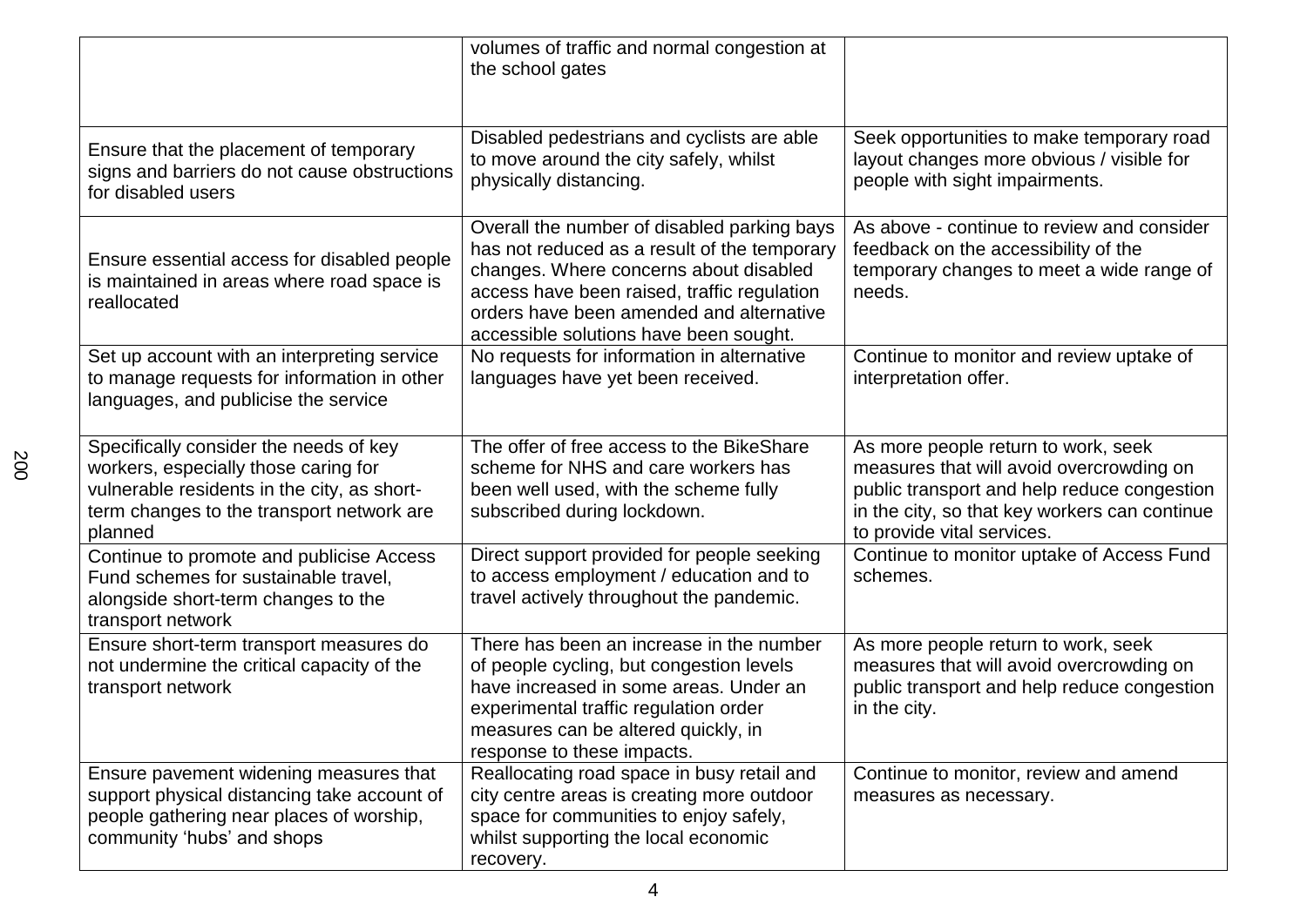| Ensure the Action Plan supports areas that  | Temporary cycle lanes are supporting key    | Continue to monitor, review and amend |
|---------------------------------------------|---------------------------------------------|---------------------------------------|
| are 'transport poor' and people in areas of | commuter journeys and providing new         | measures as necessary.                |
| multiple deprivation                        | facilities where there were previously very |                                       |
|                                             | tew.                                        |                                       |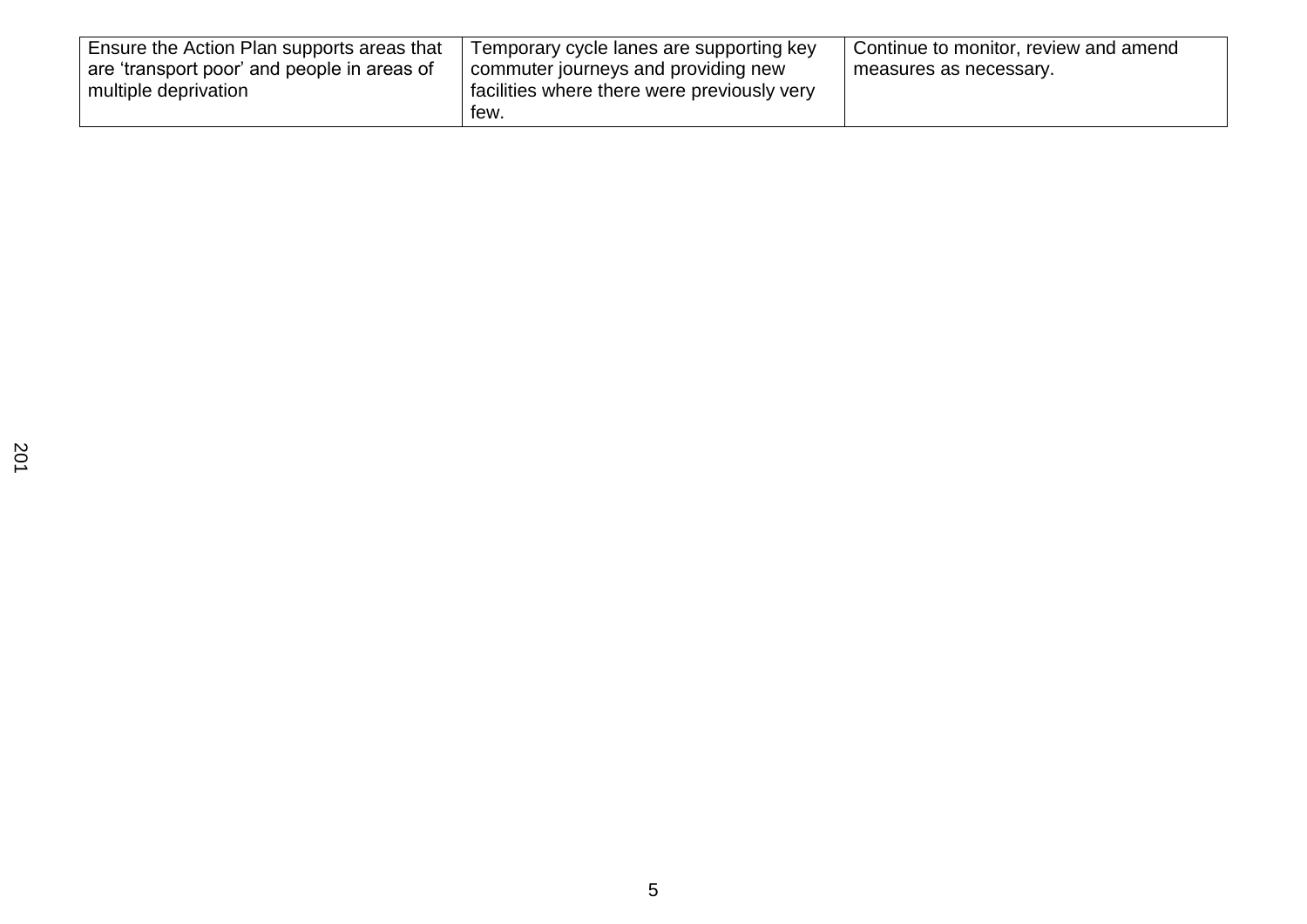#### **Groups to assess What do you know<sup>10</sup>?** Summary of data about your service-users and/or staff **What do people tell you<sup>11</sup>?** Summary of service-user and/or staff feedback **What does this mean<sup>12</sup>?** Impacts identified from data and feedback (actual and potential) **What can you do<sup>13</sup>?** All potential actions to: advance equality of opportunity, eliminate discrimination, and • foster good relations **Age<sup>14</sup>** Residents of Brighton & Hove: o 45,375 (15.6%) 0- 15yrs old  $\circ$  206,515 (71.1%) working age  $\circ$  38.505 (13.3%) aged 65+ 41% of people aged 65+ live alone. 18.7% of older people are income deprived. Over 60s are amongst those most vulnerable to infection and most at risk of inadvertently passing on the virus. • There are c. 34,000 older persons bus pass holders in the city. These bus passes provide national travel for eligible holders between the 9.30am and 11pm on weekdays and anytime at the weekend. ● Between 1 March and 31 August 2020 there have • Dedicated cycle lanes make is safer and easier for children to cycle to school. E-bikes provide an opportunity to get older people cycling. • Opportunities for cycling and walking facilities near schools and nurseries are important, particularly with physical distancing rules in place and to encourage more families to send their children back to school. • Increased congestion and/or removal of parking spaces linked to temporary changes can affect how efficiently care workers and others assisting vulnerable people can operate. • A focus on improving commuter routes disproportionately impacts retired people Covid-19 may be having a disproportionate effect on the elderly, by discouraging them from travelling at the busiest times of day. • More families and children will be travelling on popular routes to education settings as lockdown restrictions ease and there is a risk that car journeys will increase. • Some parents may be reluctant to send their children back to school during the pandemic, so creating a safe environment for families travelling to school and around these settings is important. • If temporary transport measures only focus on enabling safe commuter trips, this is less likely to support older and • Locally the concessionary bus pass offer for older residents has been extended to 9am-4am during the week Residents eligible for a pass but unable to travel on the bus can exchange their bus pass for £70 worth of taxi vouchers per year. Seek opportunities to reallocate road space near schools to facilitate active travel and support physical distancing as more children return to education. • Work with local charities / organisations supporting older people to travel more actively. Utilise government

# **3. Review of information, equality analysis and potential actions**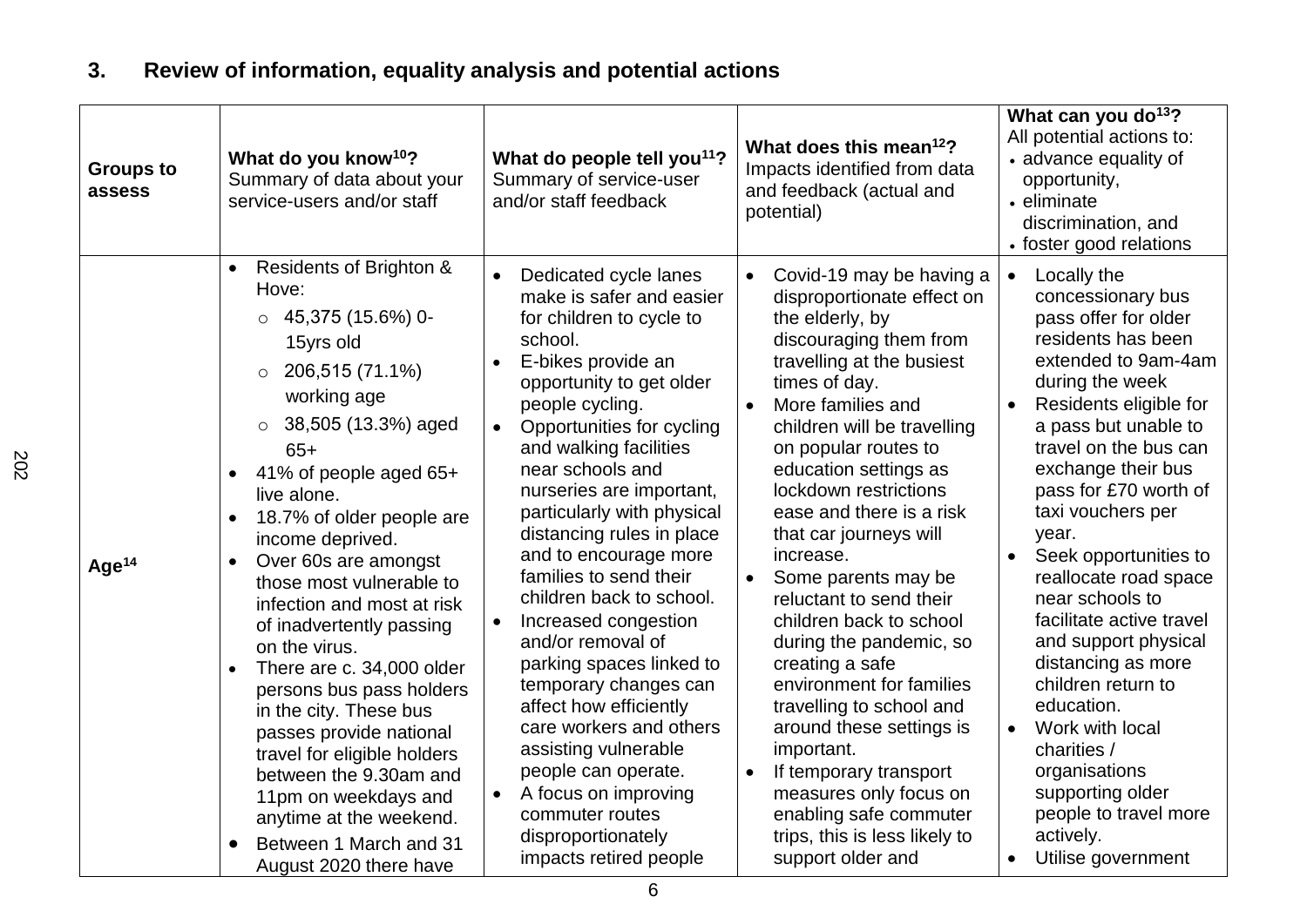| <b>Groups to</b><br>assess | What do you know <sup>10</sup> ?<br>Summary of data about your<br>service-users and/or staff                                                                                                                                                                                                                                                                                                                                                    | What do people tell you <sup>11</sup> ?<br>Summary of service-user<br>and/or staff feedback                                                                                                                                                                                                                                           | What does this mean <sup>12</sup> ?<br>Impacts identified from data<br>and feedback (actual and<br>potential)                                                                                                                                                                                                                       | What can you do <sup>13</sup> ?<br>All potential actions to:<br>• advance equality of<br>opportunity,<br>• eliminate<br>discrimination, and<br>• foster good relations                                                                                                                                               |
|----------------------------|-------------------------------------------------------------------------------------------------------------------------------------------------------------------------------------------------------------------------------------------------------------------------------------------------------------------------------------------------------------------------------------------------------------------------------------------------|---------------------------------------------------------------------------------------------------------------------------------------------------------------------------------------------------------------------------------------------------------------------------------------------------------------------------------------|-------------------------------------------------------------------------------------------------------------------------------------------------------------------------------------------------------------------------------------------------------------------------------------------------------------------------------------|----------------------------------------------------------------------------------------------------------------------------------------------------------------------------------------------------------------------------------------------------------------------------------------------------------------------|
|                            | been over 28,700<br>journeys made by older<br>people before 9am.<br>Younger people have a<br>$\bullet$<br>lower risk of contracting<br>and dying from Covid-19.<br>Covid-19 lockdown has<br>$\bullet$<br>led to many children<br>needing to be home<br>schooled - families with<br>fewer resources are at<br>risk of their children<br>having worse attainment<br>outcomes than families<br>with more financial<br>security and social capital. | and school age children<br>whose preferred<br>destinations are not<br>linked to employment.                                                                                                                                                                                                                                           | younger people to safely<br>reach their key<br>destinations (e.g. schools,<br>retail centres, healthcare<br>settings)                                                                                                                                                                                                               | funding secured for<br>school transport and<br>travel demand<br>management to<br>provide additional,<br>safe public transport<br>options for children<br>travelling to school<br>Monitor the impact of<br>temporary measures<br>on levels of vehicle<br>traffic and take steps<br>to reduce congestion.              |
| Disability <sup>15</sup>   | 51,000 (22%) of adults in<br>the city have two or more<br>long term health<br>conditions<br>19,000 (8%) of adults in<br>the city have mental and<br>physical disabilities<br>Children and young<br>people with Special<br><b>Educational Needs and</b><br>Disabilities (SEND) have<br>been significantly affected<br>during lockdown with 70-                                                                                                   | <b>Blue Badge parking</b><br>$\bullet$<br>provision needs to be<br>reviewed and improved.<br>Blue badge parking is<br>needed as close as<br>possible if existing bays<br>are removed for<br>temporary / permanent<br>transport measures.<br>Loss of pay & display<br>parking negatively<br>affects disabled car<br>users who may also | Partially-sighted and blind<br>$\bullet$<br>people will not necessarily<br>be aware of changed road<br>layouts<br>Disabled car users may<br>not be able to access<br>areas of the city easily /<br>may have to travel further<br>distances if disabled<br>parking bays are<br>suspended or moved as<br>part of temporary<br>changes | Locally the<br>concessionary bus<br>pass offer for older<br>residents has been<br>extended to anytime<br>for disabled pass<br>holders.<br>Disabled residents<br>$\bullet$<br>eligible for a pass but<br>unable to travel on<br>the bus can exchange<br>their bus pass for £70<br>worth of taxi vouchers<br>per year. |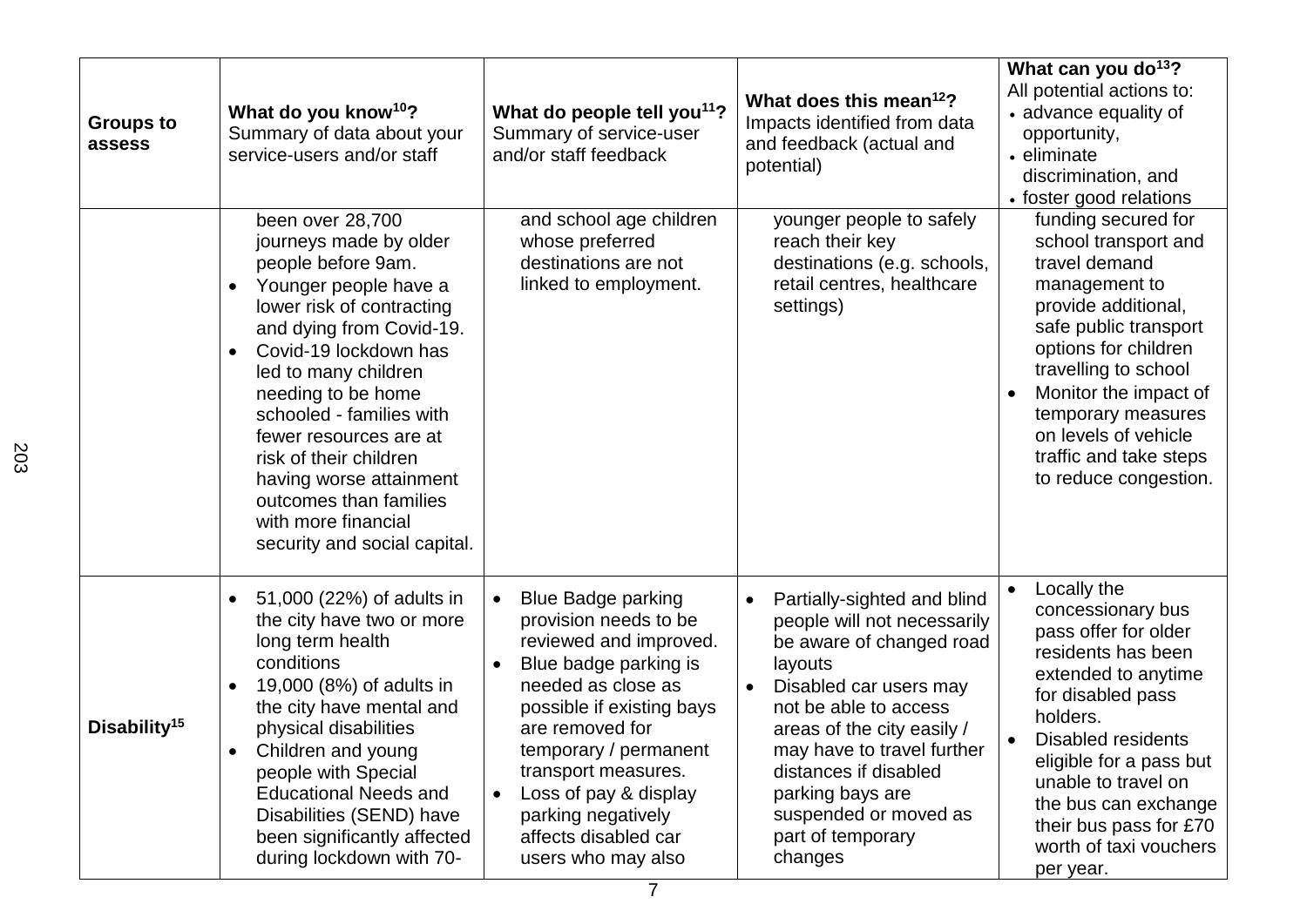| <b>Groups to</b><br>assess | What do you know <sup>10</sup> ?<br>Summary of data about your<br>service-users and/or staff                                                                                                                                                                                                                                                                                                                                                                                                                                                                                                                                                                                                                                                                                                                                                 | What do people tell you <sup>11</sup> ?<br>Summary of service-user<br>and/or staff feedback                                                                                                                                                                                                                                                                                                                                                                                                                                                                                                                                                                                                                                                                  | What does this mean <sup>12</sup> ?<br>Impacts identified from data<br>and feedback (actual and<br>potential)                                                                                                                                                                                                                                                                                                                                                                                                                                                                                                           | What can you do <sup>13</sup> ?<br>All potential actions to:<br>• advance equality of<br>opportunity,<br>• eliminate<br>discrimination, and<br>• foster good relations                                                                                                                                                                                                                                                                                                                                                                                                                                                                                                                                                |
|----------------------------|----------------------------------------------------------------------------------------------------------------------------------------------------------------------------------------------------------------------------------------------------------------------------------------------------------------------------------------------------------------------------------------------------------------------------------------------------------------------------------------------------------------------------------------------------------------------------------------------------------------------------------------------------------------------------------------------------------------------------------------------------------------------------------------------------------------------------------------------|--------------------------------------------------------------------------------------------------------------------------------------------------------------------------------------------------------------------------------------------------------------------------------------------------------------------------------------------------------------------------------------------------------------------------------------------------------------------------------------------------------------------------------------------------------------------------------------------------------------------------------------------------------------------------------------------------------------------------------------------------------------|-------------------------------------------------------------------------------------------------------------------------------------------------------------------------------------------------------------------------------------------------------------------------------------------------------------------------------------------------------------------------------------------------------------------------------------------------------------------------------------------------------------------------------------------------------------------------------------------------------------------------|-----------------------------------------------------------------------------------------------------------------------------------------------------------------------------------------------------------------------------------------------------------------------------------------------------------------------------------------------------------------------------------------------------------------------------------------------------------------------------------------------------------------------------------------------------------------------------------------------------------------------------------------------------------------------------------------------------------------------|
|                            | 80% reporting worsening<br>mental health concerns<br>There are c.13,500 blue<br>$\bullet$<br>badge holders in the city<br>There are c. 6,900<br>$\bullet$<br>disabled concessionary<br>bus pass holders in the<br>city. These bus passes<br>provide national travel for<br>eligible holders between<br>the 9.30am and 11pm on<br>weekdays and anytime at<br>the weekend.<br>Between 1 March and 31<br>$\bullet$<br>August 2020 there have<br>been over 15,300<br>journeys made by<br>disabled bus pass holders<br>before 9am. A total of<br>1,500,900 journeys have<br>been made between 9am<br>and 4am by combined<br>concessionary pass<br>holders<br>Non-pandemic estimates<br>would see c. 4,850,000<br>journeys made by<br>concessionary pass<br>holders during this time.<br>New, renewal and<br>$\bullet$<br>replacement applications | have used these spaces<br>to park with their Blue<br>Badge.<br>Change of 24hr disabled<br>parking to 3hr spaces<br>limits access to<br>employment for disabled<br>workers who rely on<br>extended hours and<br>limits the length of time<br>disabled car users can<br>visit areas of the city.<br>Specific detail on any<br>$\bullet$<br>temporary changes to<br>disabled parking bays<br>needs to be publicly<br>available as soon as<br>possible when<br>implementing schemes.<br>The needs of drivers of<br>$\bullet$<br>larger vehicles with large<br>mobility aids should be<br>considered when<br>designing disabled<br>parking bays.<br>Access restrictions on<br>roads with disabled<br>parking feel like a<br>curfew.<br><b>Restricting vehicle</b> | Changes to the transport<br>$\bullet$<br>network may exclude<br>disabled people from<br>areas they were<br>previously able to access<br>easily.<br>Obstructions and<br>$\bullet$<br>inaccessible cycling<br>infrastructure may<br>discourage disabled<br>people from travelling<br>actively.<br>Physical distancing rules<br>$\bullet$<br>and the need for more<br>personal protection may<br>make it difficult for carers<br>and disabled people to<br>travel safely in the city.<br>Information about the<br>$\bullet$<br>transport changes should<br>be clear, accessible and<br>available in a range of<br>formats. | Reduce, as far as<br>$\bullet$<br>possible, any physical<br>barriers as part of<br>transport changes<br>that would create<br>accessibility issues<br>for wheelchair users<br>and people with<br>mobility impairments<br>e.g. ensuring footway<br>extensions are flush<br>to the existing<br>infrastructure and<br>dropped kerbs are<br>provided where<br>appropriate.<br><b>Ensure temporary</b><br>barriers, signs and<br>businesses do not<br>cause obstructions on<br>the pavement through<br>timely enforcement<br>action.<br>Maintain access in<br>newly pedestrianised<br>areas for disabled<br>people travelling in<br>cars / taxis<br>Maintain access to<br>$\bullet$<br>existing blue badge<br>bays wherever |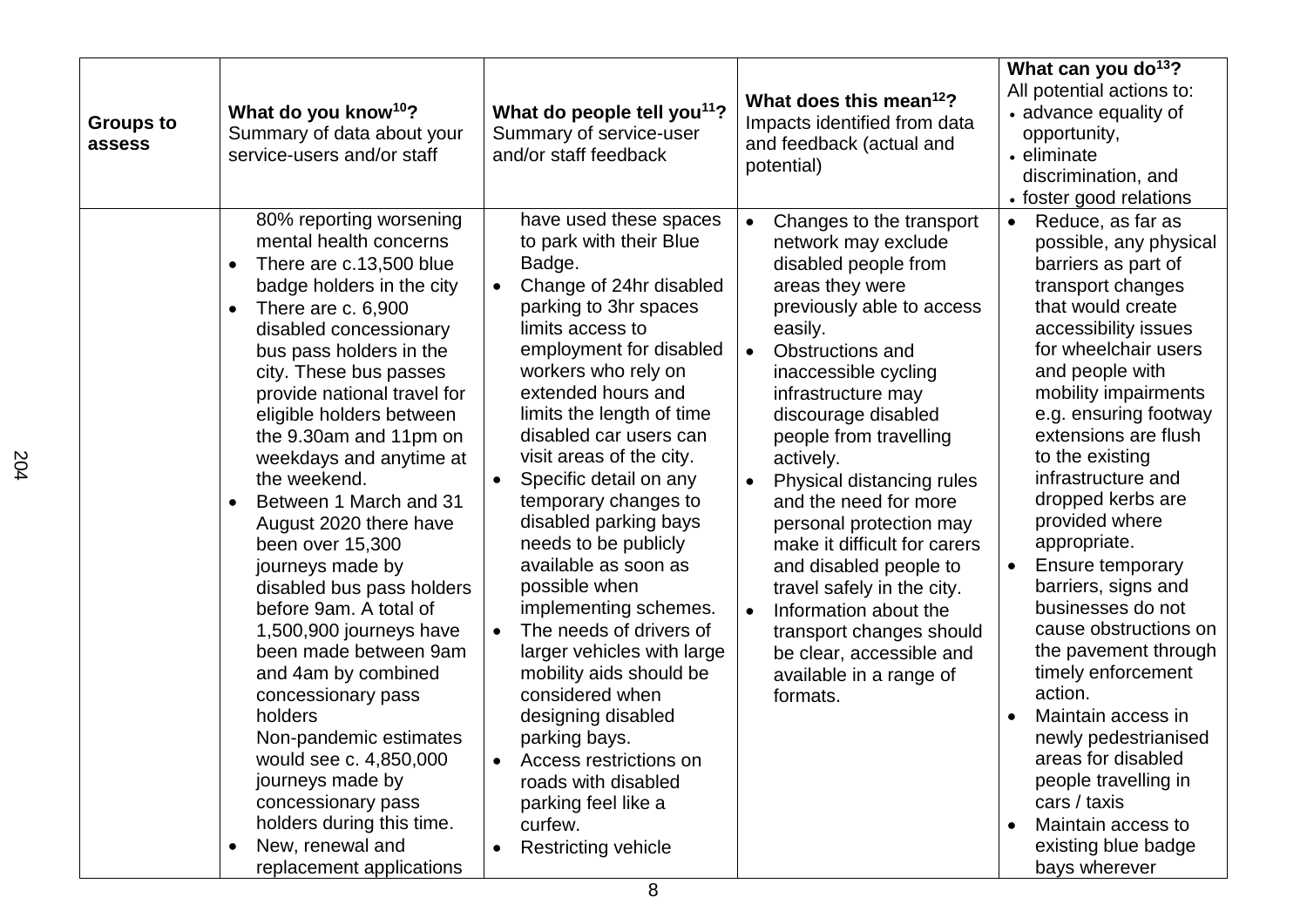| <b>Groups to</b><br>assess | What do you know <sup>10</sup> ?<br>Summary of data about your<br>service-users and/or staff | What do people tell you <sup>11</sup> ?<br>Summary of service-user<br>and/or staff feedback                                                                                                                                                                                                                                                                                                                                                                                                                                                                                                                                                                                                                                                                                                                   | What does this mean <sup>12</sup> ?<br>Impacts identified from data<br>and feedback (actual and<br>potential) | What can you do <sup>13</sup> ?<br>All potential actions to:<br>• advance equality of<br>opportunity,<br>• eliminate<br>discrimination, and<br>• foster good relations                                                                                                                                                                                                                                                                                                                                                                                                                                                   |
|----------------------------|----------------------------------------------------------------------------------------------|---------------------------------------------------------------------------------------------------------------------------------------------------------------------------------------------------------------------------------------------------------------------------------------------------------------------------------------------------------------------------------------------------------------------------------------------------------------------------------------------------------------------------------------------------------------------------------------------------------------------------------------------------------------------------------------------------------------------------------------------------------------------------------------------------------------|---------------------------------------------------------------------------------------------------------------|--------------------------------------------------------------------------------------------------------------------------------------------------------------------------------------------------------------------------------------------------------------------------------------------------------------------------------------------------------------------------------------------------------------------------------------------------------------------------------------------------------------------------------------------------------------------------------------------------------------------------|
|                            | for bus passes have<br>continued as usual during<br>the pandemic with 8,132<br>being issued. | access to roads is also<br>restricting access to<br>other important facilities<br>for disabled people<br>There is a need for<br>$\bullet$<br>better cycle parking for<br>adapted bikes used by<br>disabled people.<br>Cycle parking should be<br>$\bullet$<br>accessible for disabled<br>people (i.e. not needing<br>to lift bikes, etc.).<br>The width of cycle lanes<br>$\bullet$<br>should safely<br>accommodate adapted<br>cycles and passing<br>space.<br>People with sight loss<br>$\bullet$<br>are affected by<br>difficulties navigating and<br>seeing changes to<br>signage, barriers and<br>judging distances from<br>other people<br>Obstructions on the<br>$\bullet$<br>highway and footway<br>(e.g. A-boards, tables &<br>chairs and tree routes)<br>put disabled road users<br>at greater risk. |                                                                                                               | possible or relocate<br>nearby if suspended.<br>(N.B. Disabled badge<br>holders can park on<br>yellow lines for up to<br>3hrs if not causing<br>obstruction)<br>Ensure that<br>temporary changes<br>do not unwittingly<br>restrict access to<br>other accessible<br>facilities<br>Incorporate<br>accessible crossings<br>into temporary<br>measures wherever<br>possible<br>Share information<br>about the changes<br>with local<br>representative groups<br>for wider<br>dissemination<br>Increase accessibility<br>and inclusivity of<br>information on the<br>changes and the<br>mechanisms for<br>feeding back views |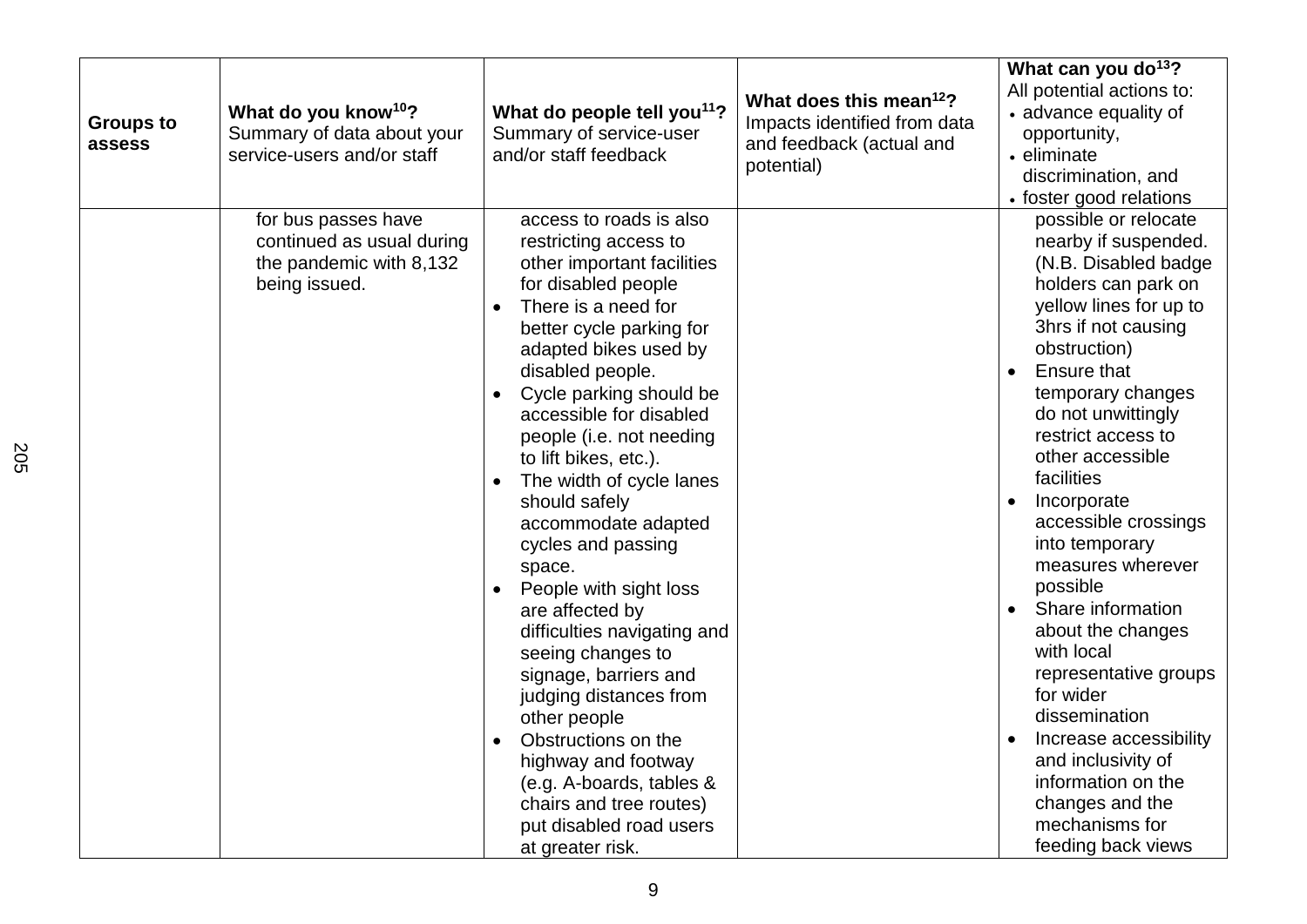| <b>Groups to</b><br>assess | What do you know <sup>10</sup> ?<br>Summary of data about your<br>service-users and/or staff | What do people tell you <sup>11</sup> ?<br>Summary of service-user<br>and/or staff feedback                                                                                                                                                                                                                                                                                                       | What does this mean <sup>12</sup> ?<br>Impacts identified from data<br>and feedback (actual and<br>potential) | What can you do <sup>13</sup> ?<br>All potential actions to:<br>• advance equality of<br>opportunity,<br>• eliminate<br>discrimination, and<br>• foster good relations                                                                                                                                                                                                                                                                                                                                                                                                                                                                                                                                                         |
|----------------------------|----------------------------------------------------------------------------------------------|---------------------------------------------------------------------------------------------------------------------------------------------------------------------------------------------------------------------------------------------------------------------------------------------------------------------------------------------------------------------------------------------------|---------------------------------------------------------------------------------------------------------------|--------------------------------------------------------------------------------------------------------------------------------------------------------------------------------------------------------------------------------------------------------------------------------------------------------------------------------------------------------------------------------------------------------------------------------------------------------------------------------------------------------------------------------------------------------------------------------------------------------------------------------------------------------------------------------------------------------------------------------|
|                            |                                                                                              | Some disabled people<br>$\bullet$<br>rely heavily on carers to<br>travel safely and easily<br>around the city.<br>Information shared<br>publicly about the<br>temporary changes must<br>be accessible and<br>inclusive, as well as the<br>mechanisms for feeding<br>back views.<br>Disabled people are<br>more likely to be anxious<br>about coming out of<br>shielding and returning<br>to work. |                                                                                                               | Utilise the support<br>$\bullet$<br>and expertise of<br>representative groups<br>to ensure information<br>is as accessible as<br>possible and actions<br>are targeted to ensure<br>a broad spectrum of<br>concerns are<br>addressed.<br>Maximise the width of<br>new and existing<br>cycle infrastructure<br>where possible to<br>ensure they are<br>accessible to all types<br>of adapted cycles with<br>appropriate dropped<br>kerbs for easy<br>access.<br><b>Ensure temporary</b><br>contraflow cycle lanes<br>on the carriageway do<br>not compromise the<br>safety of existing<br>controlled crossings<br>with the use of low-<br>level cycle signals<br>and cycle stop lines<br>as needed.<br>Ensure light<br>$\bullet$ |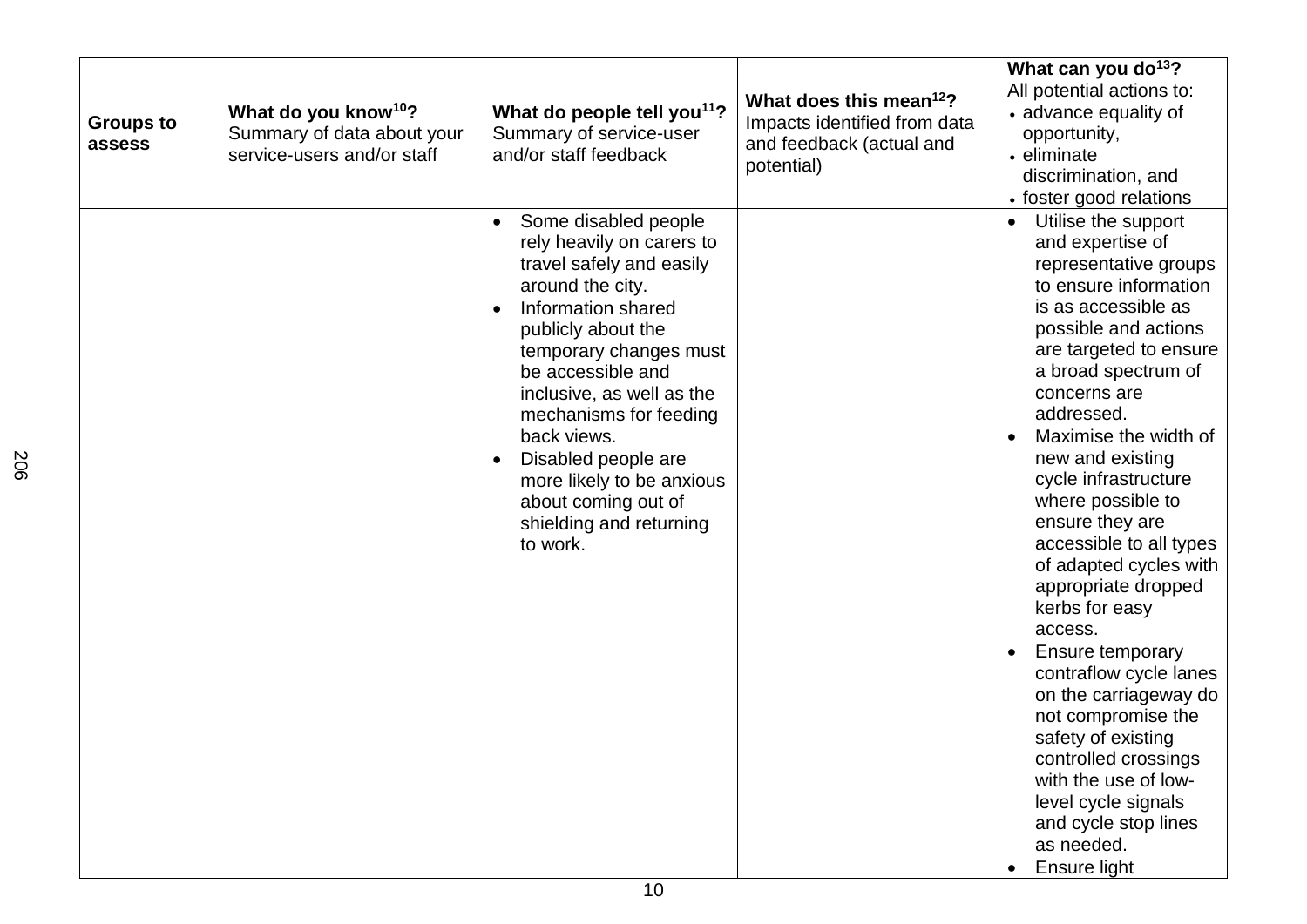| <b>Groups to</b><br>assess                  | What do you know <sup>10</sup> ?<br>Summary of data about your<br>service-users and/or staff                                                  | What do people tell you <sup>11</sup> ?<br>Summary of service-user<br>and/or staff feedback                                                                                                   | What does this mean <sup>12</sup> ?<br>Impacts identified from data<br>and feedback (actual and<br>potential) | What can you do <sup>13</sup> ?<br>All potential actions to:<br>• advance equality of<br>opportunity,<br>• eliminate<br>discrimination, and<br>• foster good relations                                                                                                                                                                                               |
|---------------------------------------------|-----------------------------------------------------------------------------------------------------------------------------------------------|-----------------------------------------------------------------------------------------------------------------------------------------------------------------------------------------------|---------------------------------------------------------------------------------------------------------------|----------------------------------------------------------------------------------------------------------------------------------------------------------------------------------------------------------------------------------------------------------------------------------------------------------------------------------------------------------------------|
|                                             |                                                                                                                                               |                                                                                                                                                                                               |                                                                                                               | separation on<br>temporary cycle lanes<br>has breaks of<br>sufficient width to<br>allow access for<br>larger adapted cycles<br>and that barriers are<br>of a suitable height<br>not to impede<br>sightlines.<br>Ensure bus stops are<br>still accessible for<br>visually impaired<br>people following<br>footway widening<br>adjacent to bus stop<br>infrastructure. |
| <b>Gender</b><br>reassignment<br>16         | There are at least 2,760<br>$\bullet$<br>transgender adults living<br>in Brighton & Hove and<br>many more visit, study or<br>work in the city |                                                                                                                                                                                               | No specific impacts of the<br>Action Plan identified for this<br>group.                                       |                                                                                                                                                                                                                                                                                                                                                                      |
| Pregnancy<br>and<br>maternity <sup>17</sup> | 25% of households in the<br>city have dependent<br>children                                                                                   | Cycle lanes should be<br>$\bullet$<br>wide enough to<br>accommodate cycles<br>with child<br>trailers/tagalongs<br>Dedicated cycle lanes<br>make is safer and easier<br>to cycle with children | A significant number of<br>people may need /<br>choose to travel as part of<br>a family unit                  | Ensure changes are<br>designed with family<br>travel in mind, e.g.<br>space and safety                                                                                                                                                                                                                                                                               |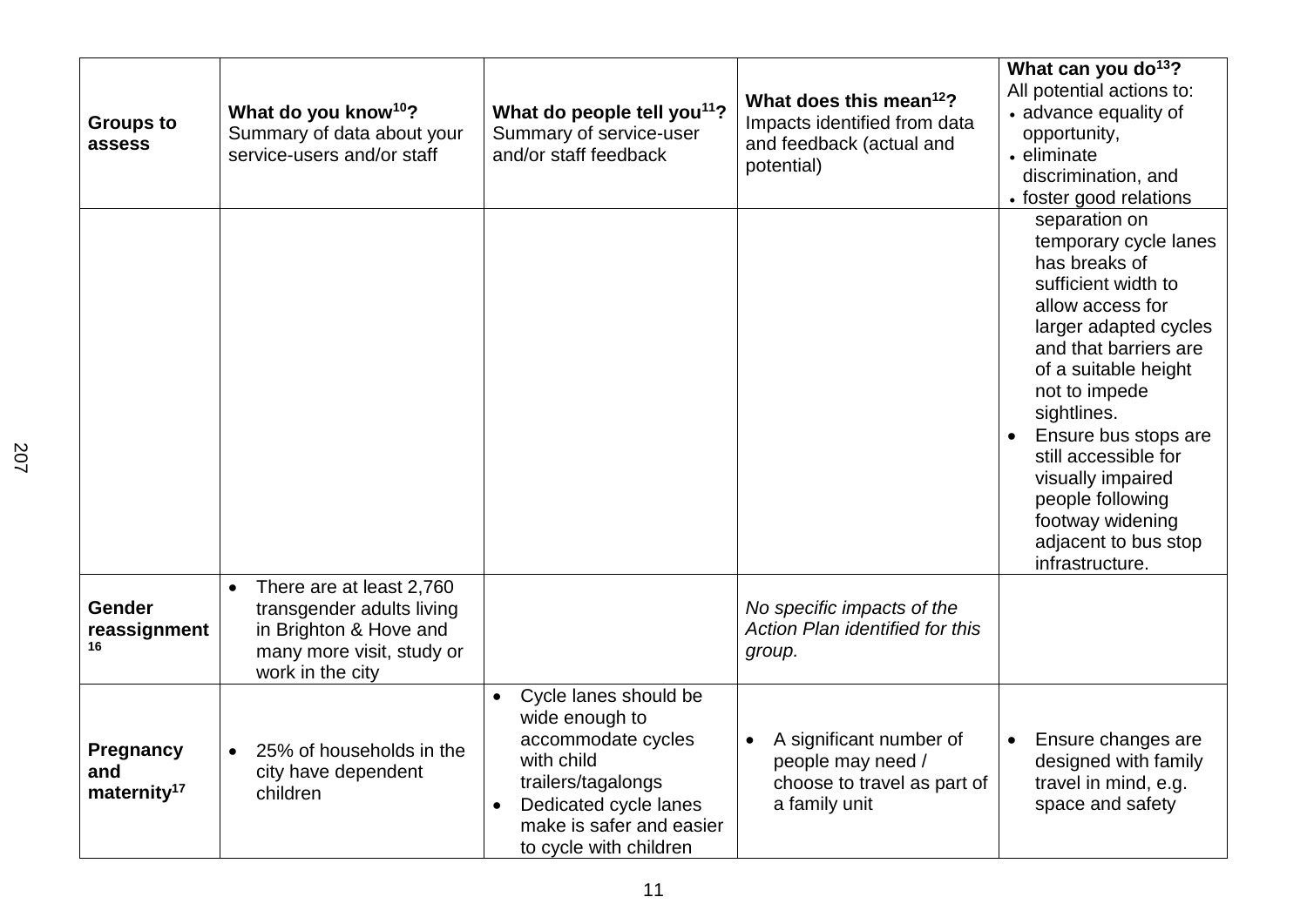| <b>Groups to</b><br>assess                                                                      | What do you know <sup>10</sup> ?<br>Summary of data about your<br>service-users and/or staff                                                                                                                                                                                                                                                                                                                                                                                                                                                                                                                                                                                                                                                                                                                        | What do people tell you <sup>11</sup> ?<br>Summary of service-user<br>and/or staff feedback                                                                                                                                                                                                                                                                                                                                                                                                       | What does this mean <sup>12</sup> ?<br>Impacts identified from data<br>and feedback (actual and<br>potential)                                                                                                                                                                                                                                                                                                                                                                                                                                                                                                                                                                                                            | What can you do <sup>13</sup> ?<br>All potential actions to:<br>• advance equality of<br>opportunity,<br>• eliminate<br>discrimination, and<br>• foster good relations                                                                                                                                                                                                                                                                                                                                                                                                                                                                                    |
|-------------------------------------------------------------------------------------------------|---------------------------------------------------------------------------------------------------------------------------------------------------------------------------------------------------------------------------------------------------------------------------------------------------------------------------------------------------------------------------------------------------------------------------------------------------------------------------------------------------------------------------------------------------------------------------------------------------------------------------------------------------------------------------------------------------------------------------------------------------------------------------------------------------------------------|---------------------------------------------------------------------------------------------------------------------------------------------------------------------------------------------------------------------------------------------------------------------------------------------------------------------------------------------------------------------------------------------------------------------------------------------------------------------------------------------------|--------------------------------------------------------------------------------------------------------------------------------------------------------------------------------------------------------------------------------------------------------------------------------------------------------------------------------------------------------------------------------------------------------------------------------------------------------------------------------------------------------------------------------------------------------------------------------------------------------------------------------------------------------------------------------------------------------------------------|-----------------------------------------------------------------------------------------------------------------------------------------------------------------------------------------------------------------------------------------------------------------------------------------------------------------------------------------------------------------------------------------------------------------------------------------------------------------------------------------------------------------------------------------------------------------------------------------------------------------------------------------------------------|
| Race/<br>ethnicity <sup>18</sup><br>Including<br>migrants,<br>refugees and<br>asylum<br>seekers | 19.5% of the city's<br>$\bullet$<br>population are from BAME<br>groups, 80.5% is White<br>British.<br>7.36% of the Council's<br>$\bullet$<br>workforce are from BAME<br>groups.<br>8.3% of the population do<br>$\bullet$<br>not speak English as their<br>preferred or first<br>language.<br>People on low incomes or<br>$\bullet$<br>who are unemployed are<br>more likely to be from<br>BAME groups and<br>residents from some<br><b>BAME</b> communities are<br>more likely to be in the<br>city's most deprived<br>neighbourhoods.<br>People from BAME<br>groups constitute a<br>disproportionately high<br>number of key frontline<br>workers - public transport<br>drivers, cleaners, carers,<br>Band 5 nurses, etc.<br>People from BAME<br>$\bullet$<br>groups are more likely to<br>have underlying health | <b>BAME</b> groups need<br>$\bullet$<br>accessible cycling<br>proficiency lessons and<br>access to subsidised /<br>free bicycles.<br>Awareness amongst<br><b>BAME</b> communities of<br>their increased risk to<br>COVID-19 causes<br>significant anxiety. This<br>anxiety, in addition to<br>misunderstandings about<br>guidelines, and being<br>less likely to have<br>outdoor space at home,<br>impacts on people's<br>ability to go outside and<br>exercise, also affecting<br>mental health. | BAME people are more<br>likely to be in roles where<br>travel to work is<br>unavoidable and where<br>they are unable to change<br>their working hours to<br>travel at less busy times.<br>BAME people are more<br>likely to use the transport<br>network during lockdown<br>as key workers.<br>People who do not speak<br>/ have poor English may<br>struggle to access<br>information about the<br>transport changes that<br>would help keep them<br>safe.<br>BAME groups are more<br>likely to use reallocated<br>road space as key<br>workers needing to travel<br>to work.<br><b>BAME</b> communities may<br>$\bullet$<br>be more likely to use<br>reallocated outdoor public<br>space for exercise and<br>pleasure. | Take steps to<br>minimise non-<br>essential travel by<br>others, to make it<br>easier for this group<br>to access the<br>transport network<br>safely for essential<br>journeys.<br>Ensure interpreting<br>services are available<br>to support customers<br>whose first language<br>is not English.<br>Share information<br>$\bullet$<br>about the transport<br>changes with local<br>groups for wider<br>dissemination to<br>different communities.<br><b>Ensure Access Fund</b><br>schemes that<br>promote sustainable<br>transport and support<br>access to<br>employment and<br>education, are well<br>publicised amongst<br><b>BAME</b> communities. |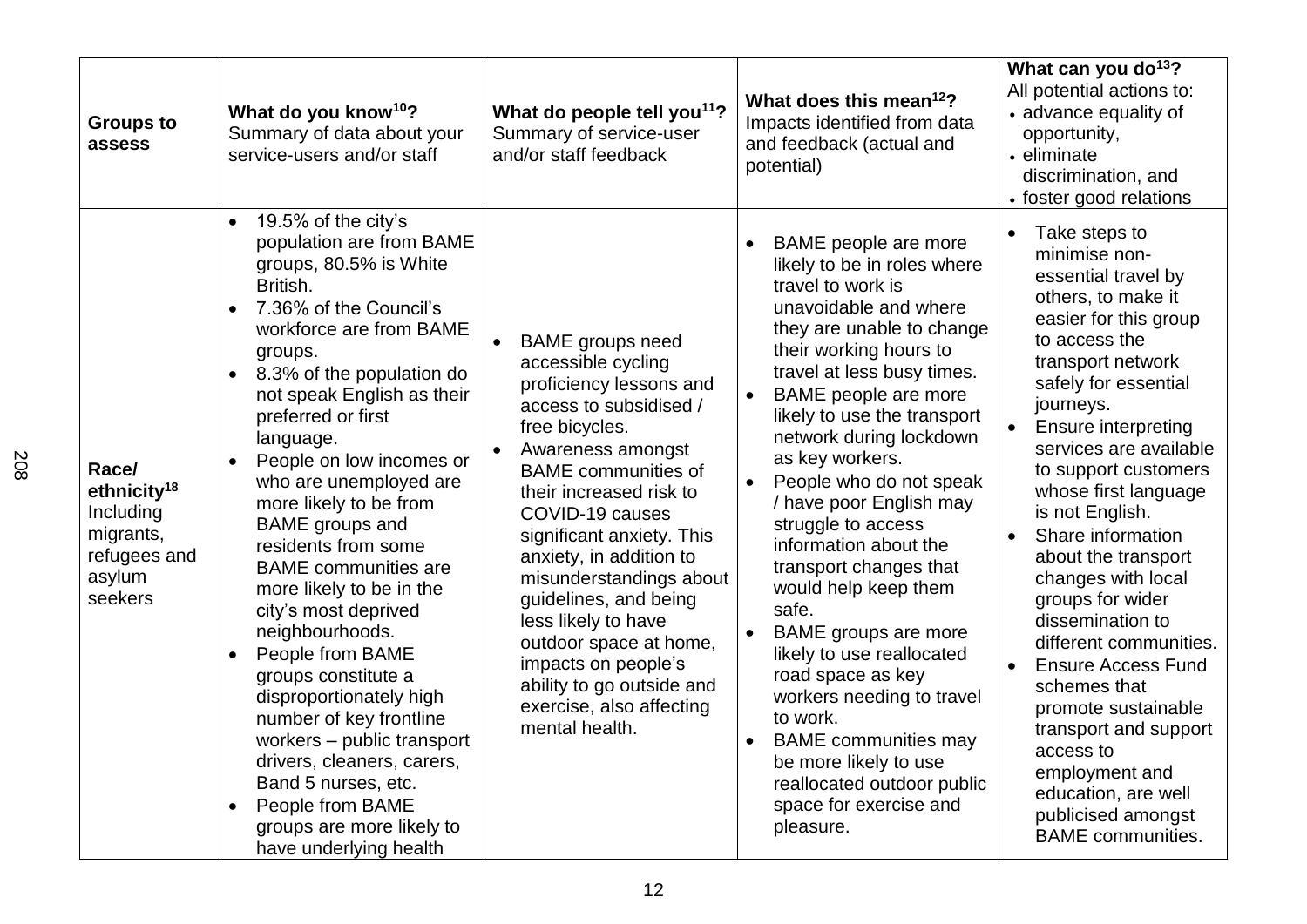| <b>Groups to</b><br>assess                 | What do you know <sup>10</sup> ?<br>Summary of data about your<br>service-users and/or staff                                                                                                                                                                                                                                                                                                            | What do people tell you <sup>11</sup> ?<br>Summary of service-user<br>and/or staff feedback                                                                                                                                                                                                                                       | What does this mean <sup>12</sup> ?<br>Impacts identified from data<br>and feedback (actual and<br>potential)                                                                                                                                                                                                                                                   | What can you do <sup>13</sup> ?<br>All potential actions to:<br>• advance equality of<br>opportunity,<br>• eliminate<br>discrimination, and<br>• foster good relations                                                                                                                               |
|--------------------------------------------|---------------------------------------------------------------------------------------------------------------------------------------------------------------------------------------------------------------------------------------------------------------------------------------------------------------------------------------------------------------------------------------------------------|-----------------------------------------------------------------------------------------------------------------------------------------------------------------------------------------------------------------------------------------------------------------------------------------------------------------------------------|-----------------------------------------------------------------------------------------------------------------------------------------------------------------------------------------------------------------------------------------------------------------------------------------------------------------------------------------------------------------|------------------------------------------------------------------------------------------------------------------------------------------------------------------------------------------------------------------------------------------------------------------------------------------------------|
|                                            | conditions that make them<br>more vulnerable to Covid-<br>19.<br>BAME people 4 times as<br>$\bullet$<br>likely to have no outdoor<br>space at home                                                                                                                                                                                                                                                      |                                                                                                                                                                                                                                                                                                                                   |                                                                                                                                                                                                                                                                                                                                                                 |                                                                                                                                                                                                                                                                                                      |
| <b>Religion or</b><br>belief <sup>19</sup> | 49% of the city's<br>$\bullet$<br>population have a religion.                                                                                                                                                                                                                                                                                                                                           |                                                                                                                                                                                                                                                                                                                                   | A significant portion of the<br>$\bullet$<br>population may wish to<br>travel to places of worship<br>during lockdown and as<br>restrictions ease, and/or<br>to congregate / travel for<br>religious ceremonies (e.g.<br>burials) / events / festivals<br>in the city.                                                                                          | Ensure there is<br>$\bullet$<br>sufficient pavement<br>space near places of<br>worship for<br>pedestrians to<br>physically distance<br>when they gather.                                                                                                                                             |
| Sex/Gender <sup>20</sup>                   | The gender split of<br>$\bullet$<br>Brighton & Hove's<br>population is even (50/50)<br>46% of City Transport are<br>female, 54% are male<br>$(Q4, 2019-20)$<br>Women tend to be the<br>$\bullet$<br>primary carer at home and<br>are less likely to be in full-<br>time employment<br>A majority of the Council's<br>care workforce is female.<br>In the city, 58% of carers<br>are women rising to 62% | Obstacles on cycling<br>$\bullet$<br>routes are more likely to<br>impact women who may<br>be travelling with<br>children and larger,<br>adapted bikes / cargo<br>bikes<br>Women are more likely<br>to cycle if they feel the<br>route is safe (both<br>physically and socially)<br>Women are more likely<br>to be travelling with | Women are more likely to<br>$\bullet$<br>use the transport network<br>during lockdown as key<br>workers.<br>Women are more likely to<br>be travelling on the<br>network with family<br>members, as primary<br>carers.<br>Provision of protected<br>cycling infrastructure,<br>separated or away from<br>motor traffic, is more likely<br>to encourage women and | Take steps to<br>minimise non-<br>essential travel by<br>others, to make it<br>easier for key workers<br>to access the<br>transport network<br>safely<br>Consider the needs of<br>key workers (e.g. care<br>workers accessing<br>clients' homes) when<br>making changes to<br>the transport network, |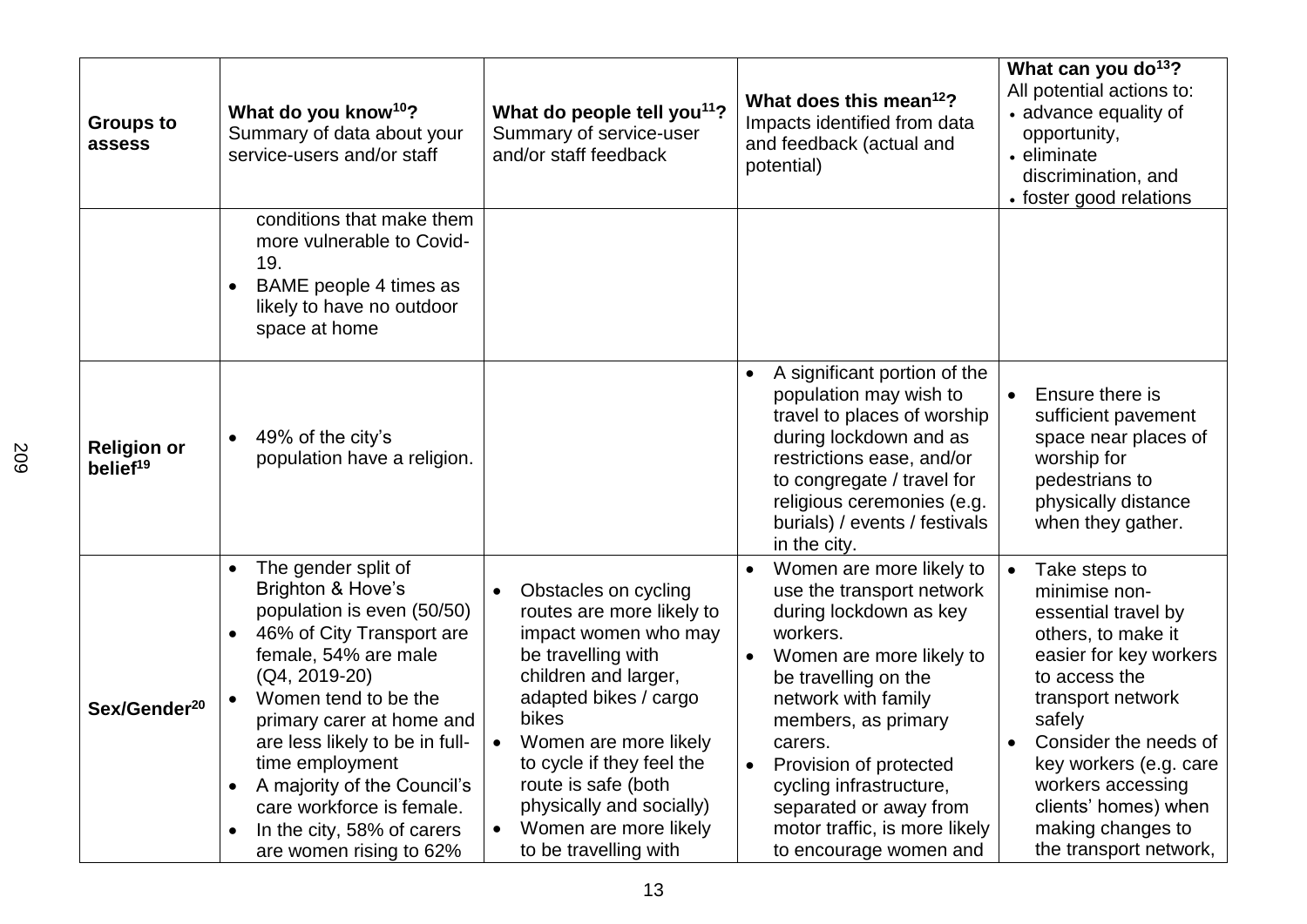| <b>Groups to</b><br>assess | What do you know <sup>10</sup> ?<br>Summary of data about your<br>service-users and/or staff                                                    | What do people tell you <sup>11</sup> ?<br>Summary of service-user<br>and/or staff feedback | What does this mean <sup>12</sup> ?<br>Impacts identified from data<br>and feedback (actual and<br>potential)                                                                                                                                                                                | What can you do <sup>13</sup> ?<br>All potential actions to:<br>• advance equality of<br>opportunity,<br>• eliminate<br>discrimination, and<br>• foster good relations                                                                                                                                                                                                                                                                                                                                                                                                                                                                                                                  |
|----------------------------|-------------------------------------------------------------------------------------------------------------------------------------------------|---------------------------------------------------------------------------------------------|----------------------------------------------------------------------------------------------------------------------------------------------------------------------------------------------------------------------------------------------------------------------------------------------|-----------------------------------------------------------------------------------------------------------------------------------------------------------------------------------------------------------------------------------------------------------------------------------------------------------------------------------------------------------------------------------------------------------------------------------------------------------------------------------------------------------------------------------------------------------------------------------------------------------------------------------------------------------------------------------------|
|                            | of those providing care for<br>50 hours or more a week.<br>The majority of<br>caregivers, at home and<br>in our communities, are<br>also women. | children on 'the school<br>run' when schools<br>reopen.                                     | families to cycle.<br>If temporary transport<br>$\bullet$<br>measures only focus on<br>enabling safe commuter<br>trips, this is less likely to<br>support older and<br>younger people to safely<br>reach their key<br>destinations (e.g. schools,<br>retail centres, healthcare<br>settings) | (e.g. removing<br>parking spaces).<br>Ensure the design of<br>$\bullet$<br>cycling facilities is<br>inclusive, (e.g.<br>maximising the width<br>of cycling<br>infrastructure to<br>ensure accessibility<br>for all types of<br>adapted cycles,<br>installing dropped<br>kerbs for easy<br>access, and removing<br>physical<br>barriers/obstructions<br>wherever possible)<br>Ensure light<br>separation on<br>temporary cycle lanes<br>to provide greater<br>protection vehicle<br>traffic for users<br>Seek opportunities to<br>reallocate road space<br>near schools to<br>facilitate active travel<br>and support physical<br>distancing as more<br>children return to<br>education. |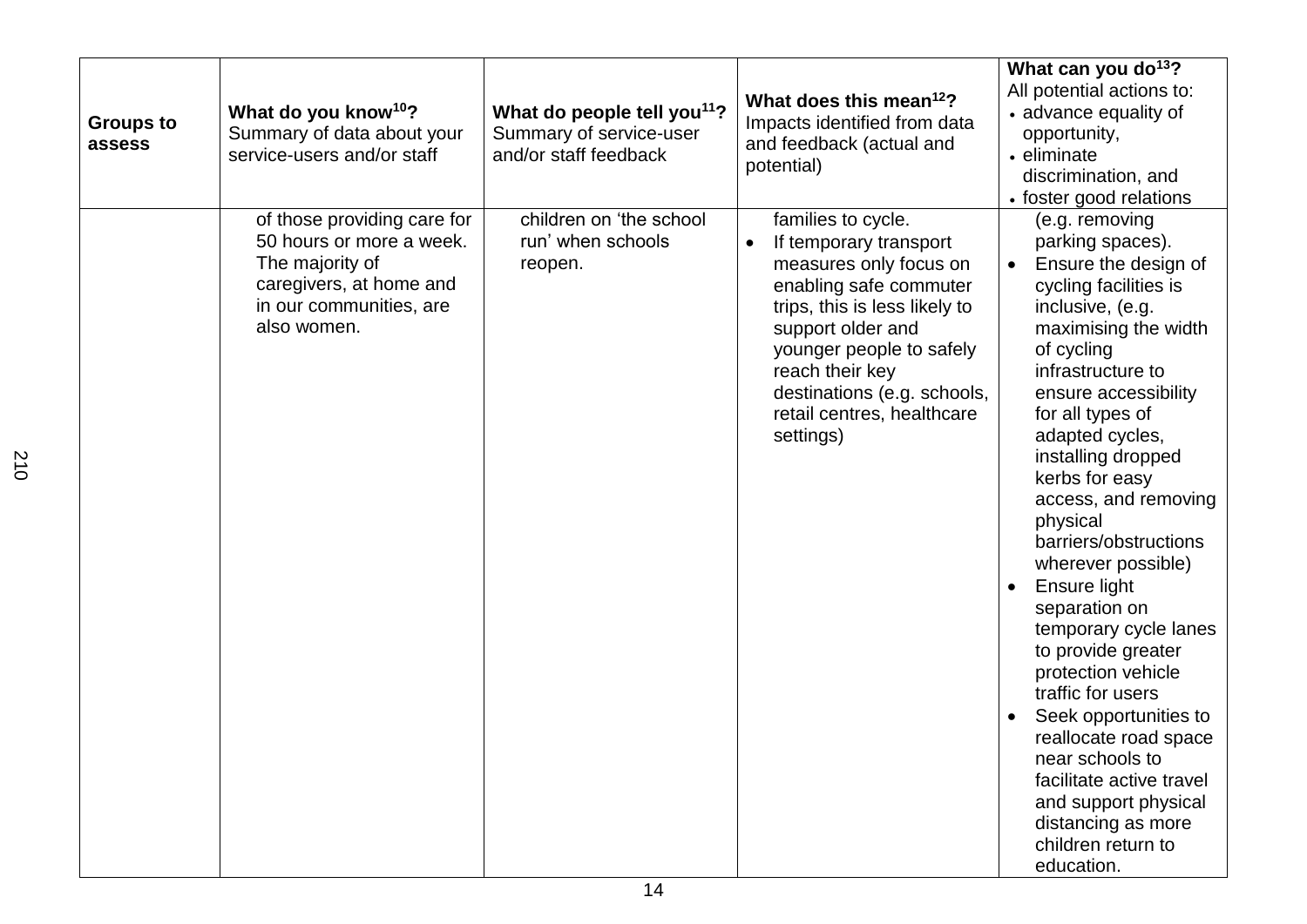| <b>Groups to</b><br>assess                                | What do you know <sup>10</sup> ?<br>Summary of data about your<br>service-users and/or staff                                                                                                                                                                                                                                                                                                                                                                                                                                                     | What do people tell you <sup>11</sup> ?<br>Summary of service-user<br>and/or staff feedback                                                                                    | What does this mean <sup>12</sup> ?<br>Impacts identified from data<br>and feedback (actual and<br>potential)                                                                                                                | What can you do <sup>13</sup> ?<br>All potential actions to:<br>• advance equality of<br>opportunity,<br>• eliminate<br>discrimination, and<br>• foster good relations                                                            |
|-----------------------------------------------------------|--------------------------------------------------------------------------------------------------------------------------------------------------------------------------------------------------------------------------------------------------------------------------------------------------------------------------------------------------------------------------------------------------------------------------------------------------------------------------------------------------------------------------------------------------|--------------------------------------------------------------------------------------------------------------------------------------------------------------------------------|------------------------------------------------------------------------------------------------------------------------------------------------------------------------------------------------------------------------------|-----------------------------------------------------------------------------------------------------------------------------------------------------------------------------------------------------------------------------------|
| <b>Sexual</b><br>orientation <sup>21</sup>                | 11-15% of the city's<br>$\bullet$<br>population is estimated to<br>be lesbian, gay or<br>bisexual.<br>The city is known for<br>being a welcoming place<br>for LGBTQ+ people and<br>hosts large-scale annual<br>events such as Pride.<br>The Covid-19 lockdown<br>restrictions closed many<br>public spaces, including<br>LGBTQ+ pubs, clubs,<br>cafes, shops (some<br>permanently because of<br>the financial impacts) and<br>cancelled major annual<br>events, providing no<br>opportunity for members<br>of the community to come<br>together. |                                                                                                                                                                                | As the city begins to<br>reopen and restrictions on<br>movement ease, there<br>may be calls to reinstate<br>mass gatherings / events<br>/ festivals that would<br>affect traffic in the city and<br>increase visitor numbers | Ensure capacity on<br>the transport network<br>is not compromised<br>by temporary Action<br>Plan measures<br><b>Ensure Action Plan</b><br>measures<br>complement those<br>that are usually<br>required for large-<br>scale events |
| <b>Marriage and</b><br>civil<br>partnership <sup>22</sup> | There are 8,635 lone<br>parent families in the city<br>- lone parents, in<br>particular, experience<br>problems coordinating<br>work time with childcare<br>and education.<br>The registration service<br>resumed ceremonies for                                                                                                                                                                                                                                                                                                                 | Couples holding a<br>$\bullet$<br>ceremony are not<br>choosing to approach<br>the Old Town as they are<br>not sure whether they<br>can access the area with<br>a ceremony car. | Lockdown restrictions<br>may have a<br>disproportionate impact<br>on lone parents as safe<br>transport options are<br>more limited / they have<br>to change the way or<br>times that they usually<br>travel.                 | Ensure changes are<br>$\bullet$<br>designed with family<br>travel in mind, e.g.<br>space and safety<br>Take steps to<br>$\bullet$<br>discourage people<br>from travelling at peak<br>times when lone<br>parents may have no       |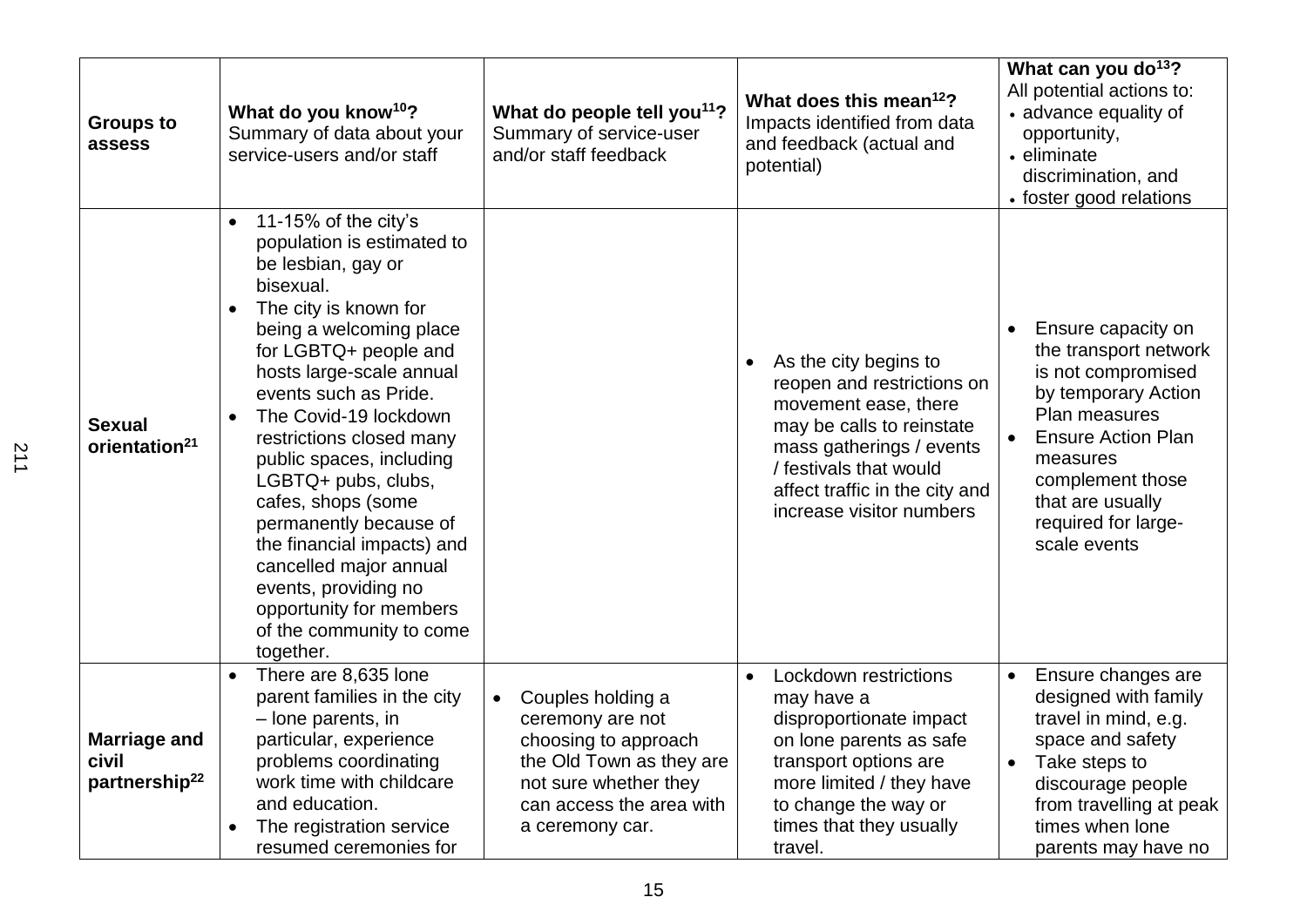| <b>Groups to</b><br>assess                      | What do you know <sup>10</sup> ?<br>Summary of data about your<br>service-users and/or staff                                                                                                                                                                                    | What do people tell you <sup>11</sup> ?<br>Summary of service-user<br>and/or staff feedback | What does this mean <sup>12</sup> ?<br>Impacts identified from data<br>and feedback (actual and<br>potential)                                                                                                                                                                                                                                                  | What can you do <sup>13</sup> ?<br>All potential actions to:<br>• advance equality of<br>opportunity,<br>• eliminate<br>discrimination, and<br>• foster good relations                                                                                           |
|-------------------------------------------------|---------------------------------------------------------------------------------------------------------------------------------------------------------------------------------------------------------------------------------------------------------------------------------|---------------------------------------------------------------------------------------------|----------------------------------------------------------------------------------------------------------------------------------------------------------------------------------------------------------------------------------------------------------------------------------------------------------------------------------------------------------------|------------------------------------------------------------------------------------------------------------------------------------------------------------------------------------------------------------------------------------------------------------------|
|                                                 | marriage and civil<br>partnerships on 6 Aug.<br>People can choose to<br>hold ceremonies in<br>Brighton Town Hall,<br>located in an area where<br>vehicle access is<br>temporarily restricted.                                                                                   |                                                                                             | People may be dissuaded<br>$\bullet$<br>from holding a wedding /<br>civil partnership ceremony<br>in Brighton.                                                                                                                                                                                                                                                 | other choice but to.<br>In areas where<br>vehicle access is<br>restricted, permit<br>access for ceremony<br>cars.                                                                                                                                                |
| <b>Community</b><br>Cohesion <sup>23</sup>      | Nationally - adults living<br>alone are over 50% more<br>likely to experience<br>loneliness during<br>lockdown.                                                                                                                                                                 |                                                                                             | There may be an<br>$\bullet$<br>increased desire for<br>communities to gather,<br>particularly as lockdown<br>restrictions ease.<br>There have already been<br>$\bullet$<br>public gatherings for<br>mass protests in the city.                                                                                                                                | <b>Ensure Action Plan</b><br>$\bullet$<br>measures include a<br>focus on facilitating<br>safe mass gatherings.                                                                                                                                                   |
| <b>Other</b><br>relevant<br>group <sup>24</sup> | Many of those in key<br>$\bullet$<br>worker roles who are<br>under 60, are on low<br>incomes<br>The largest employment<br>sector in Brighton & Hove<br>is retail (14% of<br>employees), Health and<br>social care (13%), and<br>Education (12%) are the<br>next largest sectors |                                                                                             | At least one quarter of the<br>$\bullet$<br>city's employed<br>population are likely to be<br>key workers and have<br>needed to travel for work<br>during lockdown.<br>People on low incomes<br>may not be able to afford<br>alternative, safer modes<br>of transport that support<br>physical distancing.<br>As hospitality and retail<br>businesses reopened | Take steps to<br>minimise non-<br>essential travel by<br>others, to make it<br>easier for key workers<br>to access the<br>transport network<br>safely.<br><b>Ensure Access Fund</b><br>schemes that<br>promote sustainable<br>transport and support<br>access to |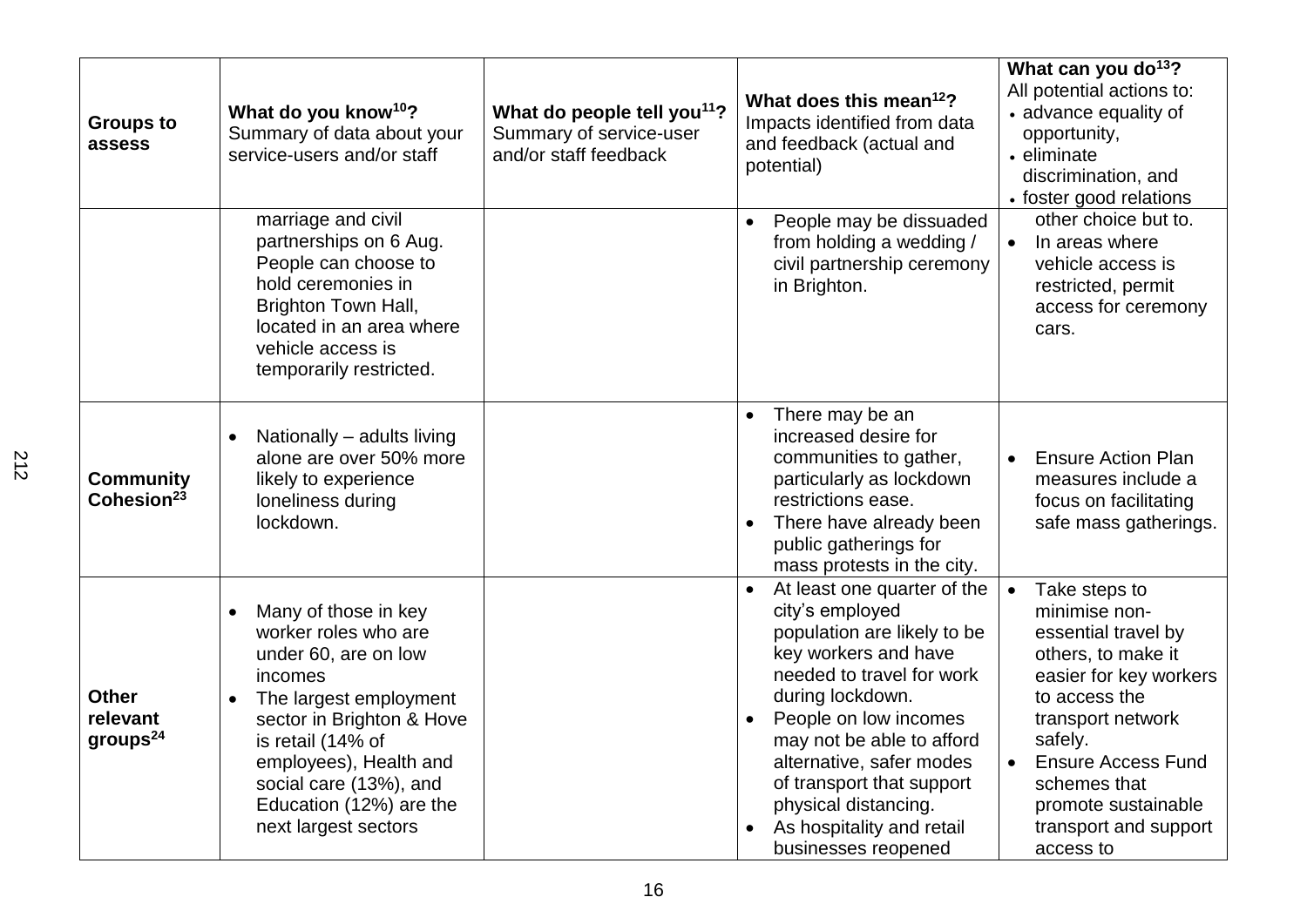| <b>Groups to</b><br>assess                | What do you know <sup>10</sup> ?<br>Summary of data about your<br>service-users and/or staff                                                                                                                                                     | What do people tell you <sup>11</sup> ?<br>Summary of service-user<br>and/or staff feedback                                                                                 | What does this mean <sup>12</sup> ?<br>Impacts identified from data<br>and feedback (actual and<br>potential)                                                                                                                 | What can you do <sup>13</sup> ?<br>All potential actions to:<br>• advance equality of<br>opportunity,<br>• eliminate<br>discrimination, and<br>• foster good relations                                                                                                                                                                                                                                                           |
|-------------------------------------------|--------------------------------------------------------------------------------------------------------------------------------------------------------------------------------------------------------------------------------------------------|-----------------------------------------------------------------------------------------------------------------------------------------------------------------------------|-------------------------------------------------------------------------------------------------------------------------------------------------------------------------------------------------------------------------------|----------------------------------------------------------------------------------------------------------------------------------------------------------------------------------------------------------------------------------------------------------------------------------------------------------------------------------------------------------------------------------------------------------------------------------|
|                                           |                                                                                                                                                                                                                                                  |                                                                                                                                                                             | from 15/06/20, a<br>significant proportion of<br>the employed population<br>returned to work and<br>therefore needed to<br>travel. More shoppers<br>are using the transport<br>network and to access<br>shops and businesses. | employment and<br>education, are<br>publicised.<br>Making the BTN<br><b>BikeShare scheme</b><br>available for free to<br>NHS and council-<br>contracted care<br>workers is supporting<br>safe, active travel for<br>key workers on low<br>incomes.<br>Ensure there is<br>sufficient space in<br>retail areas and<br>places with heavy<br>footfall for shoppers<br>and other pedestrians<br>to be able to<br>physically distance. |
| <b>Cumulative</b><br>impact <sup>25</sup> | There is a strong link<br>$\bullet$<br>between deprivation and<br>people living with<br>disabilities in the city.<br>49,833 (17.2%) of<br><b>Brighton &amp; Hove residents</b><br>live in one of the most<br>deprived 20% of areas in<br>England | Safe walking and cycling<br>$\bullet$<br>routes give people<br>alternatives to<br>increasingly unaffordable<br>car ownership and the<br>rising cost of public<br>transport. | Disabled people may be<br>more likely to struggle to<br>travel for access to work.<br>Covid-19 is having a<br>proportionally higher<br>impact on the most<br>deprived areas.                                                  | Work with<br>$\bullet$<br>representative groups<br>in the city to<br>understand the key<br>transport and travel<br>issues for disabled<br>people.<br>Continue to target<br>$\bullet$<br>travel support, via the<br><b>Access Fund</b><br>Programme, at those                                                                                                                                                                     |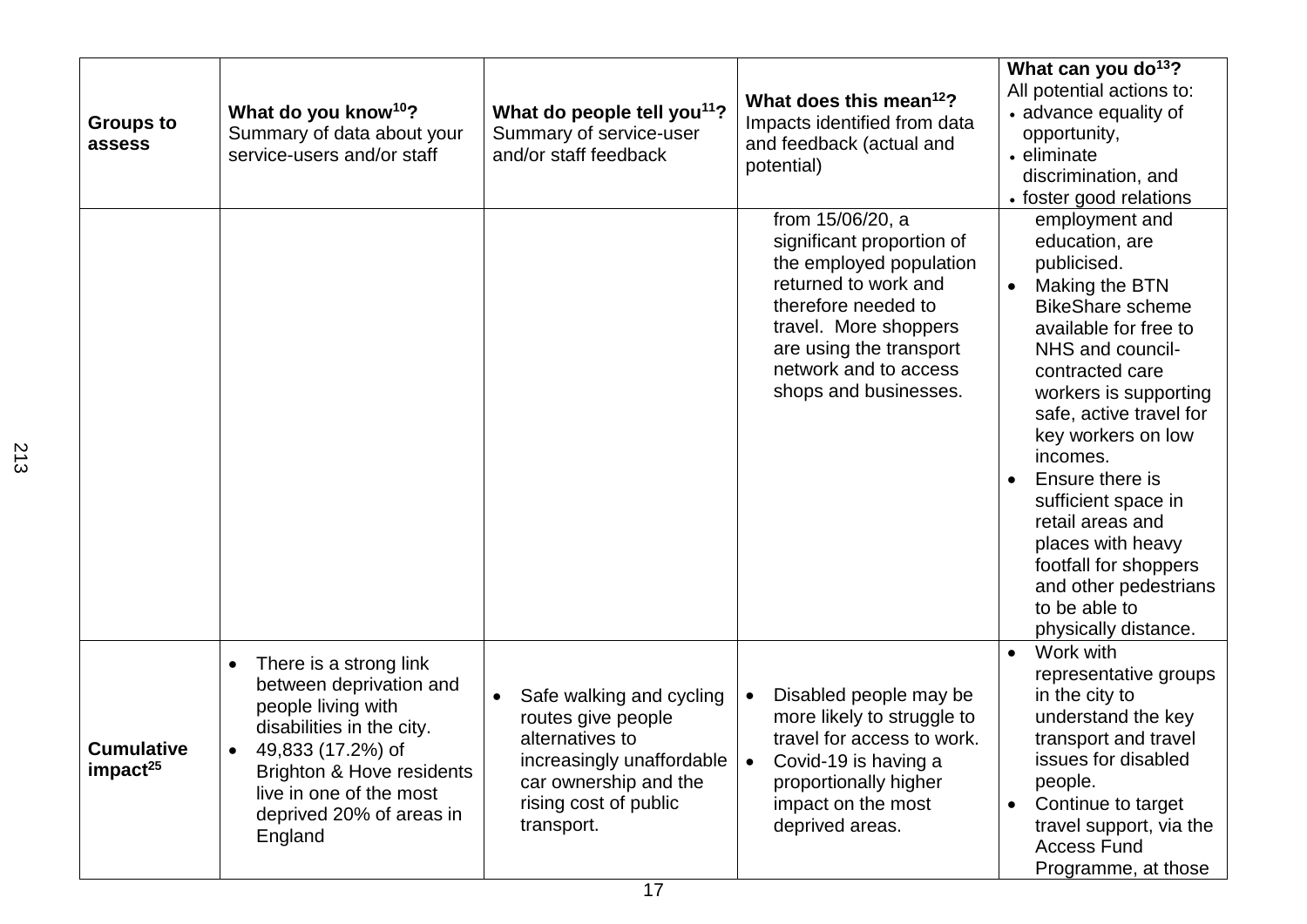| <b>Groups to</b><br>assess | What do you know <sup>10</sup> ?<br>Summary of data about your<br>service-users and/or staff | What do people tell you <sup>11</sup> ?<br>Summary of service-user<br>and/or staff feedback | What does this mean <sup>12</sup> ?<br>Impacts identified from data<br>and feedback (actual and<br>potential) | What can you do <sup>13</sup> ?<br>All potential actions to:<br>• advance equality of<br>opportunity,<br>• eliminate<br>discrimination, and<br>• foster good relations  |
|----------------------------|----------------------------------------------------------------------------------------------|---------------------------------------------------------------------------------------------|---------------------------------------------------------------------------------------------------------------|-------------------------------------------------------------------------------------------------------------------------------------------------------------------------|
|                            |                                                                                              |                                                                                             |                                                                                                               | struggling to access<br>employment<br><b>Ensure the Action</b><br>Plan supports areas<br>that are 'transport<br>poor' and people in<br>areas of multiple<br>deprivation |

## **Assessment of overall impacts and any further recommendations<sup>26</sup>**

The city's transport network is used by everyone and therefore, any permanent or temporary changes to the network have the potential to impact on all groups of people with protected characteristics under the Equality Act.

The Covid-19 Urgent Response Transport Action Plan has been developed in response to the overriding need for people to change the way that they exercise and travel around the city because of the public health crisis created by the coronavirus. The measures in the Action Plan are short-term and designed to be implemented rapidly. Their aim is to help reduce the spread of the virus and support people to follow government rules on physical distancing, whilst keeping the city moving. The Plan continues to evolve as restrictions on movement ease and new government guidelines are released.

As the measures in the Action Plan are implemented the groups identified as most at risk of being disproportionately affected are disabled people, those from BAME groups and women. It is important that the changes:

- meet physical accessibility standards, so as not to negatively impact disabled people,
- as a priority, retain disabled parking and maintain disabled access,
- minimise obstructions on the highway, particularly where a road layout has been altered,
- are communicated in clear, accessible and multiple formats,
- take into account the essential journeys made by key workers, who are more likely to be female and from BAME groups,
- help to avoid overcrowding on public transport,
- facilitate the safe reopening of shops, businesses and schools by supporting people to access employment and education.

Continued engagement with organisations representing equality groups about the impacts of planned and implemented measures will be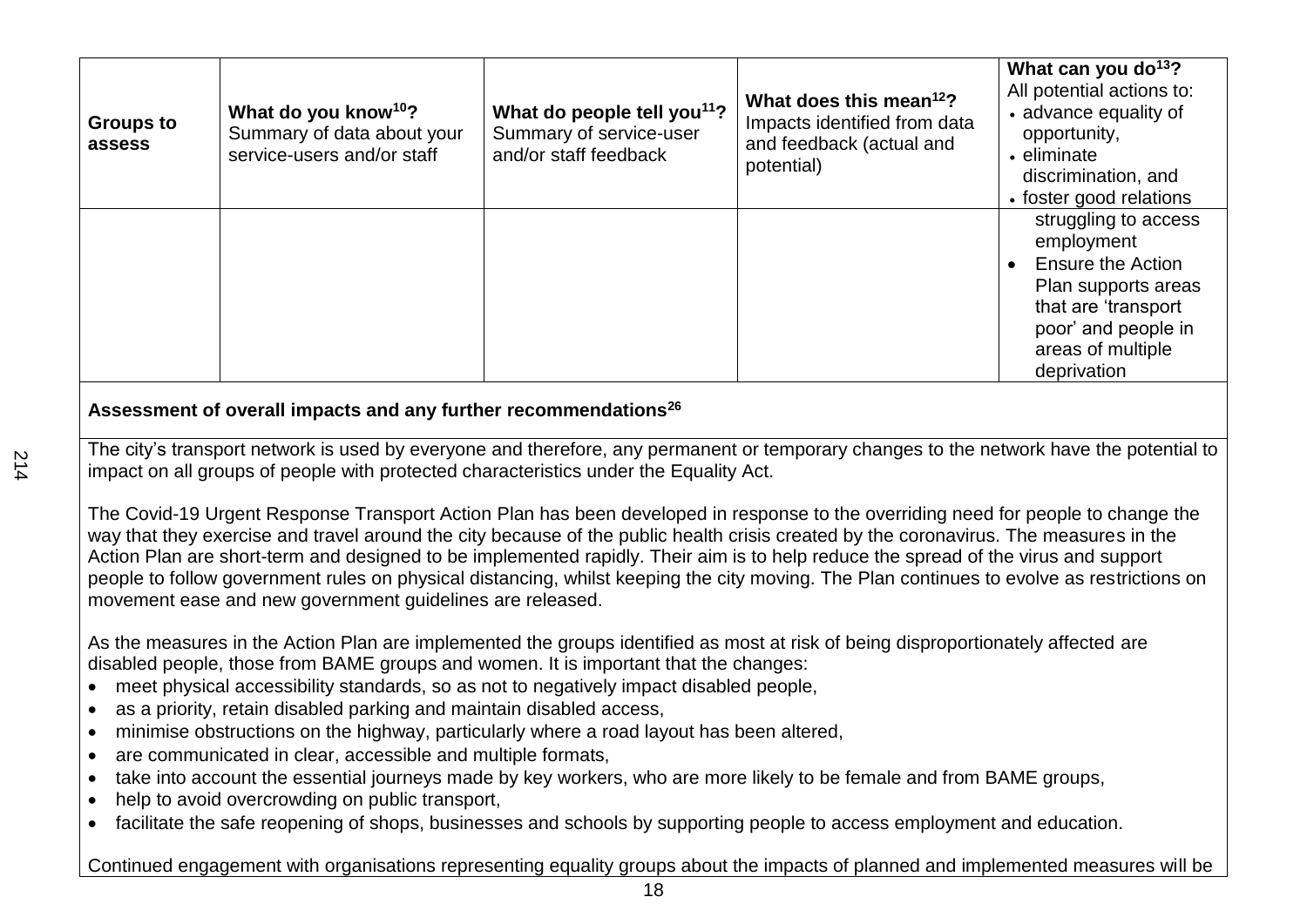| <b>Groups to</b><br>assess                                                                                                                                                                                    | What do you know <sup>10</sup> ?<br>Summary of data about your<br>service-users and/or staff | What do people tell you <sup>11</sup> ?<br>Summary of service-user<br>and/or staff feedback | What does this mean <sup>12</sup> ?<br>Impacts identified from data<br>and feedback (actual and<br>potential) | What can you do <sup>13</sup> ?<br>All potential actions to:<br>• advance equality of<br>opportunity,<br>• eliminate<br>discrimination, and<br>• foster good relations |  |
|---------------------------------------------------------------------------------------------------------------------------------------------------------------------------------------------------------------|----------------------------------------------------------------------------------------------|---------------------------------------------------------------------------------------------|---------------------------------------------------------------------------------------------------------------|------------------------------------------------------------------------------------------------------------------------------------------------------------------------|--|
| important for ensuring issues and concerns for specific communities are picked up and addressed.                                                                                                              |                                                                                              |                                                                                             |                                                                                                               |                                                                                                                                                                        |  |
| In addition, officers should continue to utilise the Experimental Traffic Regulation Order (ETRO) process to adapt measures already in<br>place swiftly and directly in response to feedback from the public. |                                                                                              |                                                                                             |                                                                                                               |                                                                                                                                                                        |  |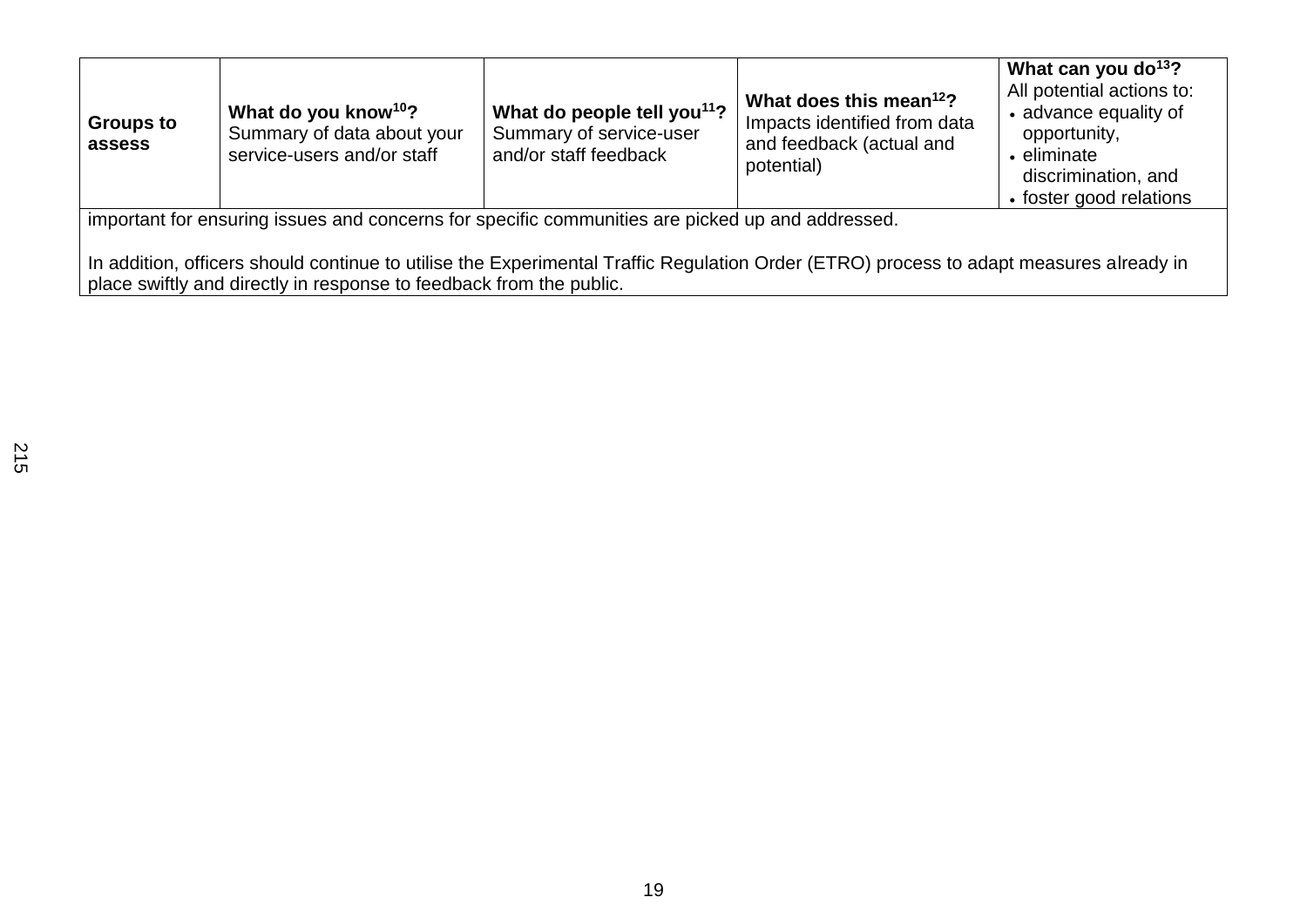# **4. List detailed data and/or community feedback that informed your EIA**

| <b>Title</b> (of data, research or<br>engagement)                             | <b>Date</b>                                | Gaps in data                                                                                               | Actions to fill these gaps: who else<br>do you need to engage with?<br>(add these to the Action Plan below,<br>with a timeframe)              |
|-------------------------------------------------------------------------------|--------------------------------------------|------------------------------------------------------------------------------------------------------------|-----------------------------------------------------------------------------------------------------------------------------------------------|
| <b>Blue Badge and Concessionary Travel</b><br>team database                   | 17 June<br>2020                            | Will not reflect the entire disabled<br>resident population of the city                                    | Engage with representative groups to<br>understand the key transport and<br>travel challenges faced by disabled<br>people during the pandemic |
| <b>Brighton &amp; Hove Joint Strategic Needs</b><br><b>Assessment</b>         | 2019                                       | None identified                                                                                            |                                                                                                                                               |
| Local Insight profile for Brighton and<br>Hove area, OCSI                     | <b>June 2020</b>                           | None identified                                                                                            |                                                                                                                                               |
| <b>BHCC OPD Known Data</b>                                                    | Q4, 2019-<br>20                            | Staff who have not declared their gender                                                                   | No action planned - staff have a right<br>to withhold this information                                                                        |
| Stakeholder engagement on the<br>developing Local Cycling and Walking<br>Plan | <b>June 2020</b><br>&<br>September<br>2020 | Not necessarily reflective of wider<br>resident/visitor/business views - only<br>involved key stakeholders | Gather wider range of views on the<br>transport changes via online survey<br>and direct engagement / consultation<br>activities               |
| Customer contact via<br>transport.projects inbox                              | <b>From</b><br>March 2020<br>onwards       | Largely reflects views of people who are<br>against changes / wish to complain                             | Gather wider range of views on the<br>transport changes via online survey<br>and direct engagement / consultation<br>activities               |
| <b>ONS Data - Coronavirus and</b><br><b>loneliness</b>                        | <b>June 2020</b>                           | National dataset – not available at Local<br><b>Authority level</b>                                        | No action planned                                                                                                                             |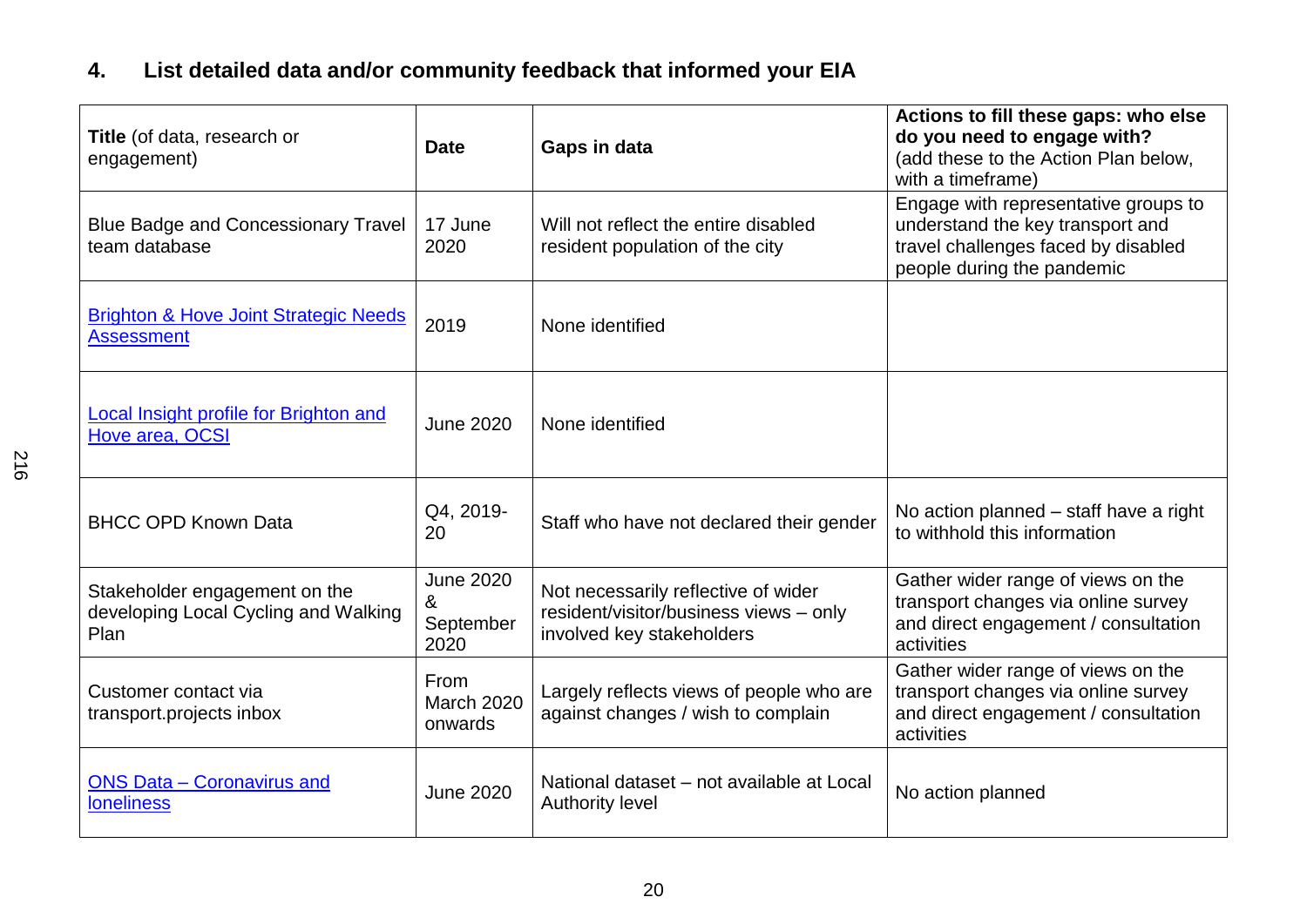| Comments submitted on Experimental<br><b>Traffic Regulation Orders</b>                                                                                                      | <b>July 2020</b><br>onwards  | None identified                                                                                                                                                                         |                                                                                                                                 |
|-----------------------------------------------------------------------------------------------------------------------------------------------------------------------------|------------------------------|-----------------------------------------------------------------------------------------------------------------------------------------------------------------------------------------|---------------------------------------------------------------------------------------------------------------------------------|
| Feedback via the online public survey<br>about the temporary measures                                                                                                       | 23 June<br>2020<br>onwards   | Online survey not accessible to all.                                                                                                                                                    | Provide alternative mechanisms for<br>people to feed back their views.                                                          |
| Informal working group with<br>community representatives                                                                                                                    | <b>June 2020</b><br>onwards  | Not all equality groups represented.<br>Disabled representatives included from<br>late August 2020.                                                                                     | Engage directly with wider<br>representative groups                                                                             |
| Meeting with disability representatives<br>and councillors                                                                                                                  | 18 August<br>2020            | Mainly focused on issues for disabled<br>car users, not the wider disabled<br>community                                                                                                 | Continue to engage with a wide range<br>of disability groups                                                                    |
| Direct engagement by email to<br>community groups for their feedback<br>on the temporary changes                                                                            | August/<br>September<br>2020 | Responses not received from all groups<br>Some feedback indicated information<br>was hard to follow.                                                                                    | Create a simplified summary of the<br>changes and the process being<br>followed using visual aids / easy read<br>information.   |
| Direct feedback from councillors on<br>schemes                                                                                                                              | <b>July 2020</b><br>onwards  | Not all councillors have shared views                                                                                                                                                   | Continue proactively sharing details of<br>planned and implemented measures<br>with councillors inviting feedback               |
| <b>Equalities and Access Workstream</b><br>Report: Community impacts of<br>COVID-19 lockdown on women,<br>BAME, faith, LGBTQ and disabled<br>communities in Brighton & Hove | August<br>2020               | No specific mention of impacts of Covid-<br>19 on movement around the city,<br>although it can be assumed that other<br>impacts identified would directly or<br>indirectly affect this. | No action planned                                                                                                               |
| Feedback from customers via the<br><b>Customer Feedback team</b>                                                                                                            | August<br>2020               | Largely reflects views of people who are<br>against changes / wish to complain                                                                                                          | Gather wider range of views on the<br>transport changes via online survey<br>and direct engagement / consultation<br>activities |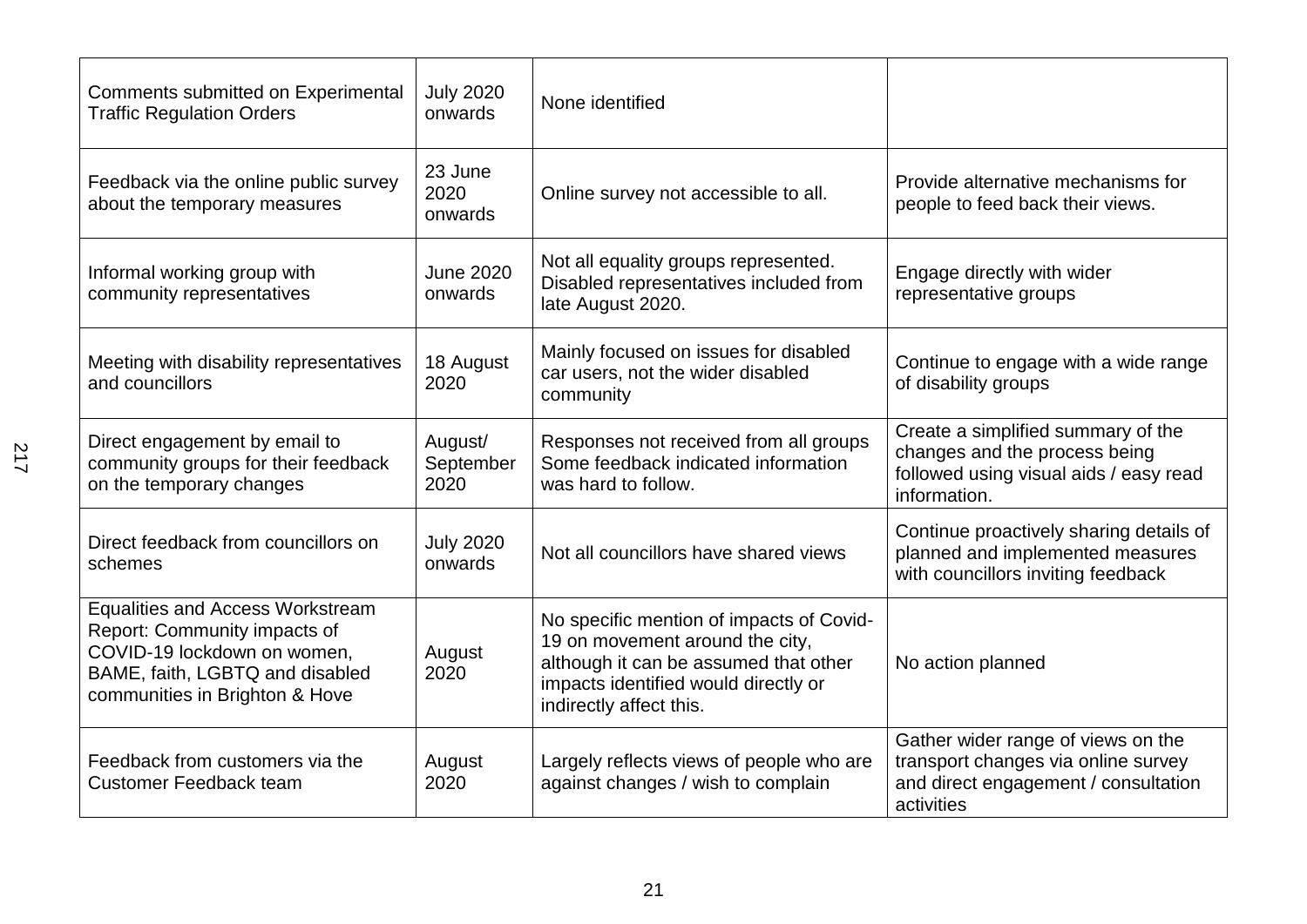# **5. Prioritised Action Plan<sup>27</sup>**

| <b>Impact identified and</b><br>group(s) affected        | <b>Action planned</b>                                                                                                                                                                                        | <b>Expected outcome</b>                                                                                                                  | <b>Measure of success</b>                                                                 | <b>Timeframe</b>                                                           |
|----------------------------------------------------------|--------------------------------------------------------------------------------------------------------------------------------------------------------------------------------------------------------------|------------------------------------------------------------------------------------------------------------------------------------------|-------------------------------------------------------------------------------------------|----------------------------------------------------------------------------|
|                                                          | NB: These actions must now be transferred to service or business plans and monitored to ensure they achieve the outcomes identified.                                                                         |                                                                                                                                          |                                                                                           |                                                                            |
| All                                                      | Ensure clear, accessible,<br>timely and inclusive<br>information about the<br>changes to the transport<br>network and is published<br>publicly, as well as the<br>process being followed                     | More people aware of<br>what the council is doing<br>and why, and can plan<br>their journeys accordingly                                 | Fewer public enquiries<br>about the changes                                               | As and when changes to<br>the transport network are<br>made and/or altered |
| All (particularly disabled<br>people and BAME<br>groups) | Share information about<br>transport changes with<br>local community /<br>representative groups in<br>appropriate formats to<br>disseminate widely                                                           | Wider groups are aware<br>of the changes and can<br>plan their journeys<br>accordingly                                                   | Fewer public enquiries<br>about the changes from<br>specific groups of users              | As and when changes to<br>the transport network are<br>made and/or altered |
| All (particularly<br>underrepresented<br>groups)         | Engage further with local<br>charities / representative<br>groups in the city to<br>understand the key<br>transport and travel<br>issues during the<br>pandemic for specific<br>communities / user<br>groups | Feed back from specific<br>communities / user<br>groups will shape future<br>changes                                                     | Fewer negative impacts /<br>complaints about the<br>measures from specific<br>user groups | Throughout the planning<br>and implementation<br>phases of the Action Plan |
| All                                                      | Provide alternative<br>mechanisms for people<br>to feed back their views.                                                                                                                                    | People who cannot<br>access the online<br>feedback survey are able<br>to constructively share<br>their views on the<br>temporary changes | Wider range of views<br>inform the design of<br>future transport changes                  | Ongoing                                                                    |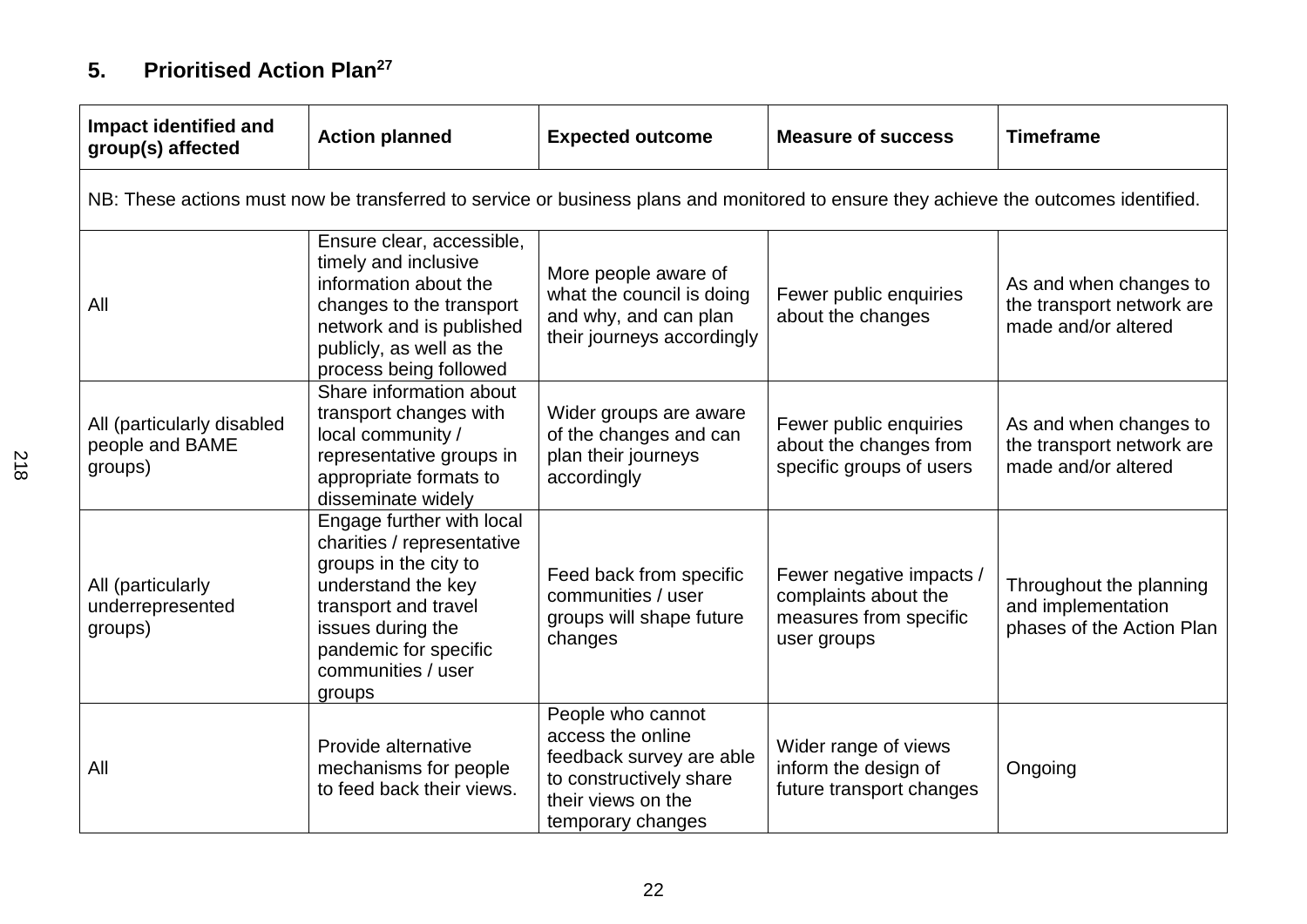| Parents, People with<br>disabilities     | Ensure measures that<br>reallocate road space for<br>walking and cycling meet<br>accessibility standards<br>and are an appropriate<br>width to accommodate<br>adapted cycles and child<br>trailers | Disabled users of the<br>transport network and<br>families are able to utilise<br>the new measures safely<br>and without obstruction | No complaints from these<br>groups about the<br>changes<br>Road safety audits do not<br>highlight issues with the<br>design of schemes for<br>disabled people                                        | As and when changes to<br>the transport network are<br>made and reviewed |
|------------------------------------------|----------------------------------------------------------------------------------------------------------------------------------------------------------------------------------------------------|--------------------------------------------------------------------------------------------------------------------------------------|------------------------------------------------------------------------------------------------------------------------------------------------------------------------------------------------------|--------------------------------------------------------------------------|
| People with disabilities                 | Ensure that the<br>placement of temporary<br>signs and barriers do not<br>cause obstructions for<br>disabled users                                                                                 | Disabled people are<br>unimpeded when using<br>reallocated space                                                                     | No complaints about the<br>accessibility of the<br>changes from disabled<br>people or accident/injury<br>caused                                                                                      | As changes to the<br>transport network are<br>planned and<br>implemented |
| People with disabilities                 | <b>Ensure essential access</b><br>for disabled people is<br>maintained in areas<br>where road space is<br>reallocated                                                                              | Disabled people are not<br>prevented from<br>accessing areas of the<br>city they would otherwise<br>be able to                       | No complaints about the<br>accessibility of the<br>changes from disabled<br>people                                                                                                                   | As changes to the<br>transport network are<br>planned and<br>implemented |
| People with disabilities                 | Wherever possible,<br>ensure disabled parking<br>bays are not removed as<br>a result of temporary<br>changes, but if this is<br>necessary, relocate bays<br>to the nearest possible<br>site        | Disabled car users are<br>not disadvantaged or<br>prevented from<br>accessing areas of the<br>city they were previously<br>able to   | No complaints about the<br>accessibility of the<br>changes from disabled<br>people<br>Numbers of disabled<br>people visiting areas of<br>the city subject to<br>temporary changes are<br>not reduced | As and when changes to<br>the transport network are<br>made and reviewed |
| BAME groups, women,<br>vulnerable people | Specifically consider the<br>needs of key workers,<br>especially those caring<br>for vulnerable residents<br>in the city, as short-term<br>changes to the transport<br>network are planned         | Key workers able to fulfil<br>their duties unhindered                                                                                | No complaints about the<br>transport changes from<br>vulnerable residents or<br>key workers operating in<br>the city                                                                                 | As changes to the<br>transport network are<br>planned and<br>implemented |
| People on low incomes                    | Continue to promote and<br>publicise Access Fund<br>schemes for sustainable                                                                                                                        | People on low incomes<br>are able to access work<br>and education safely,                                                            | Uptake of support offer<br>via the Access Fund<br>Programme                                                                                                                                          | As changes to the<br>transport network are<br>planned and                |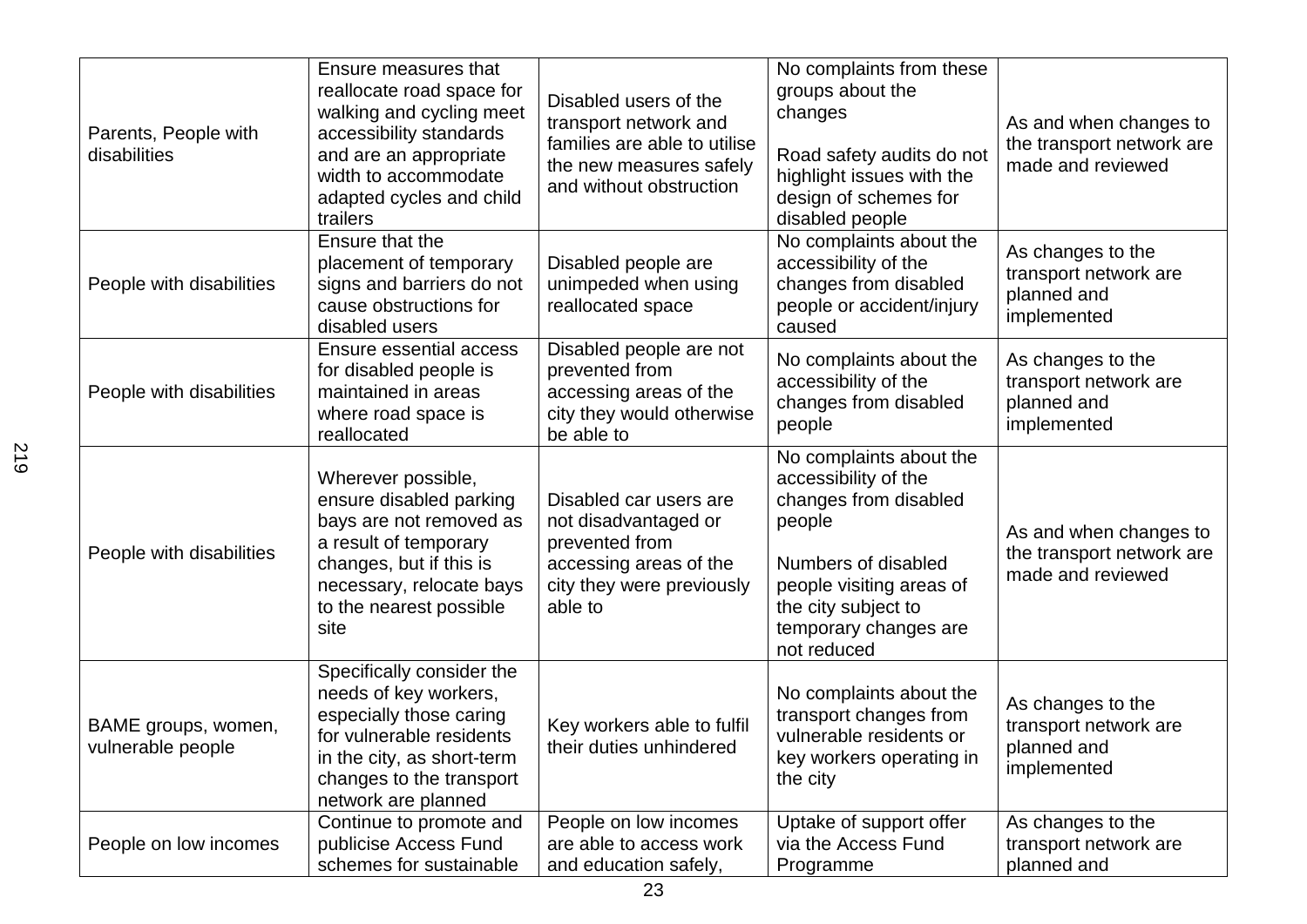|                                                                                                 | travel, alongside short-<br>term changes to the<br>transport network                                                                                                        | whilst potentially using an<br>alternative mode of<br>transport                                                                                                                                |                                                                                                                                                                                                                                                                                                                                    | implemented                                                              |
|-------------------------------------------------------------------------------------------------|-----------------------------------------------------------------------------------------------------------------------------------------------------------------------------|------------------------------------------------------------------------------------------------------------------------------------------------------------------------------------------------|------------------------------------------------------------------------------------------------------------------------------------------------------------------------------------------------------------------------------------------------------------------------------------------------------------------------------------|--------------------------------------------------------------------------|
| All                                                                                             | Ensure short-term<br>transport measures do<br>not undermine the critical<br>capacity of the transport<br>network                                                            | Increase in pedestrian,<br>cycle and motor traffic<br>can be safely<br>accommodated as<br>lockdown restrictions<br>ease, there are more<br>visitors to the city, and<br>more public gatherings | Levels of congestion are<br>at expected levels or<br>below<br>Fewer complaints about<br>traffic and congestion in<br>areas where temporary<br>changes have been<br>implemented<br>Physical distancing rules<br>are not compromised in<br>places where people are<br>gathering and the city<br>does not enter a 'local<br>lockdown' | As changes to the<br>transport network are<br>planned and<br>implemented |
| All (particularly people<br>who have a<br>religion/belief, and<br>specific community<br>groups) | Ensure pavement<br>widening measures that<br>support physical<br>distancing take account<br>of people gathering near<br>places of worship,<br>community 'hubs' and<br>shops | People are able to gather<br>whilst physically<br>distancing                                                                                                                                   | No complaints about<br>physical space on the<br>transport network from<br>communities / residents<br>wanting to gather                                                                                                                                                                                                             | As changes to the<br>transport network are<br>planned and<br>implemented |
| Vulnerable groups (most<br>deprived)                                                            | Ensure the Action Plan<br>supports areas that are<br>'transport poor' and<br>people in areas of<br>multiple deprivation                                                     | Improved and alternative<br>transport links provided in<br>more deprived areas<br>More connected<br>communities with better<br>links to essential services                                     | Range of alternative<br>transport options<br>provided across the city                                                                                                                                                                                                                                                              | As changes to the<br>transport network are<br>planned and<br>implemented |
| All                                                                                             | Assess wider impacts of<br>temporary changes on<br>the local economy and<br>health to limit any                                                                             | Communities more likely<br>to be negatively impacted<br>do not experience any<br>worse outcomes as a                                                                                           | Fewer cases of financial<br>hardship and /or health<br>concerns amongst<br>equality groups related to                                                                                                                                                                                                                              | As changes to the<br>transport network are<br>planned                    |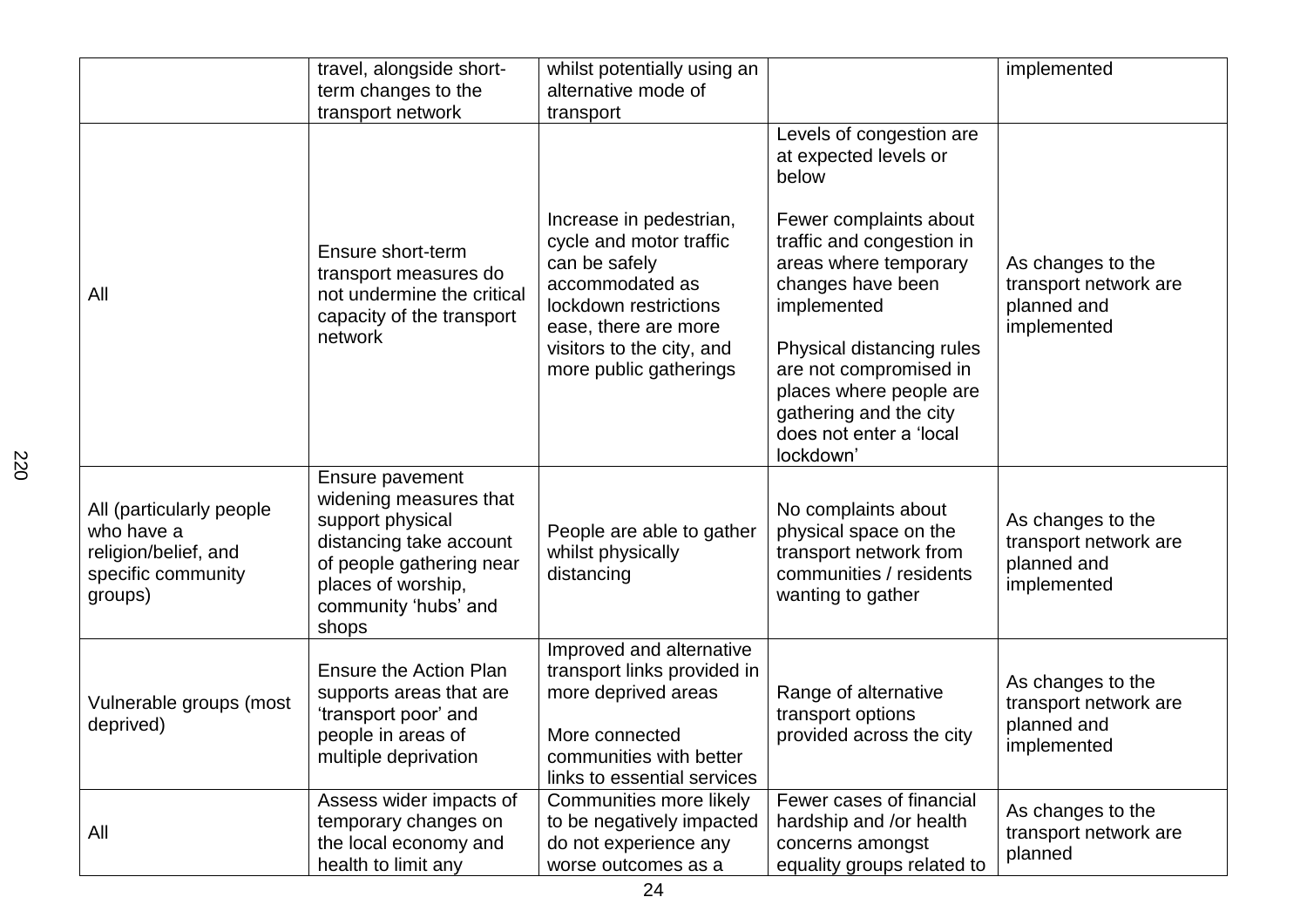| indirectly disproportionate  <br>impacts on any equality | result of the temporary<br>changes | access to transport |  |
|----------------------------------------------------------|------------------------------------|---------------------|--|
| aroup                                                    |                                    |                     |  |

**EIA sign-off:** (for the EIA to be final an email must sent from the relevant people agreeing it or this section must be signed)

| <b>Staff member completing Equality Impact Assessment: Katie Read</b> | Date: 10 September 2020                             |
|-----------------------------------------------------------------------|-----------------------------------------------------|
| Directorate Management Team rep: Mark Prior                           | Date: 14 September 2020                             |
| <b>CCG or BHCC Equality lead:</b> Anna Spragg                         | <b>Date:</b> 15 June 2020 (Sep update under review) |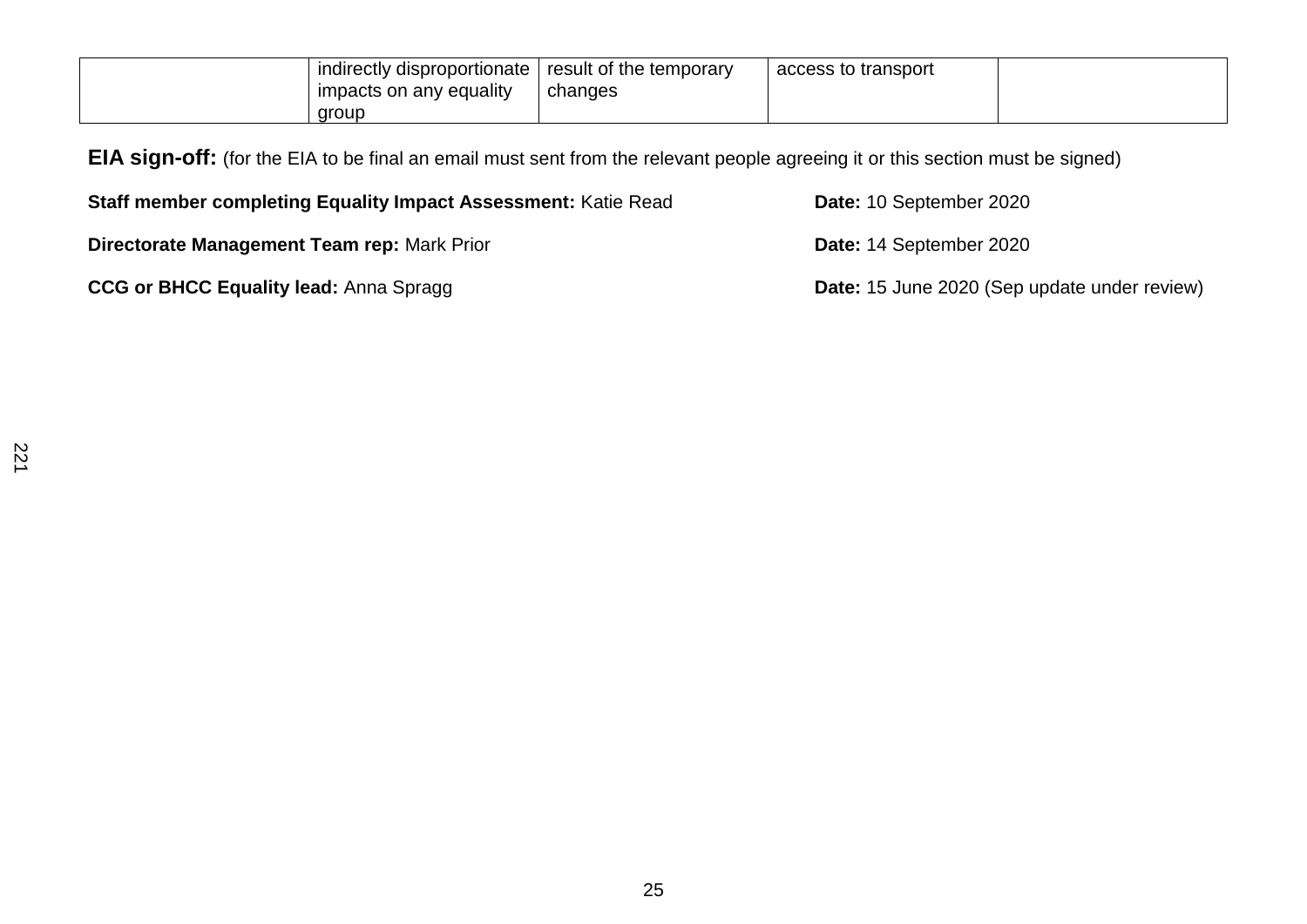# **Guidance end-notes**

 $\overline{a}$ <sup>1</sup> The following principles, drawn from case law, explain what we must do to fulfil our duties under the Equality Act:

- **Knowledge:** everyone working for the council must be aware of our equality duties and apply them appropriately in their work.
- **Timeliness:** the duty applies at the time of considering policy options and/or before a final decision is taken not afterwards.
- **Real Consideration:** the duty must be an integral and rigorous part of your decision-making and influence the process.
- **Sufficient Information:** you must assess what information you have and what is needed to give proper consideration.
- **No delegation:** the council is responsible for ensuring that any contracted services which provide services on our behalf can comply with the duty, are required in contracts to comply with it, and do comply in practice. It is a duty that cannot be delegated.
- **Review:** the equality duty is a continuing duty. It applies when a policy is developed/agreed, and when it is implemented/reviewed.
- **Proper Record Keeping:** to show that we have fulfilled our duties we must keep records of the process and the impacts identified.

NB: Filling out this EIA in itself does not meet the requirements of the equality duty. All the requirements above must be fulfilled or the EIA (and any decision based on it) may be open to challenge. Properly used, an EIA can be a tool to help us comply with our equality duty and as a record that to demonstrate that we have done so.

#### <sup>2</sup> **Our duties in the Equality Act 2010**

As a public sector organisation, we have a legal duty (under the Equality Act 2010) to show that we have identified and considered the impact and potential impact of our activities on all people in relation to their 'protected characteristics' (age, disability, gender reassignment, pregnancy and maternity, race, religion or belief, sex, sexual orientation, and marriage and civil partnership).

This applies to policies, services (including commissioned services), and our employees. The level of detail of this consideration will depend on what you are assessing, who it might affect, those groups' vulnerability, and how serious any potential impacts might be. We use this EIA template to complete this process and evidence our consideration.

## **The following are the duties in the Act. You must give 'due regard' (pay conscious attention) to the need to:**

- **avoid, reduce or minimise negative impact** (if you identify unlawful discrimination, including victimisation and harassment, you must stop the action and take advice immediately).
- **advance equality of opportunity**. This means the need to:
	- Remove or minimise disadvantages suffered by people due to their protected characteristics
	- Taking steps to meet the needs of people from protected groups where these are different from the needs of other people
	- Encouraging people from protected groups to participate in public life or in other activities where their participation is disproportionately low
	- Consider if there is a need to treat disabled people differently, including more favourable treatment where necessary
- **foster good relations between people who share a protected characteristic and those who do not**. This means:
	- Tackle prejudice
	- Promote understanding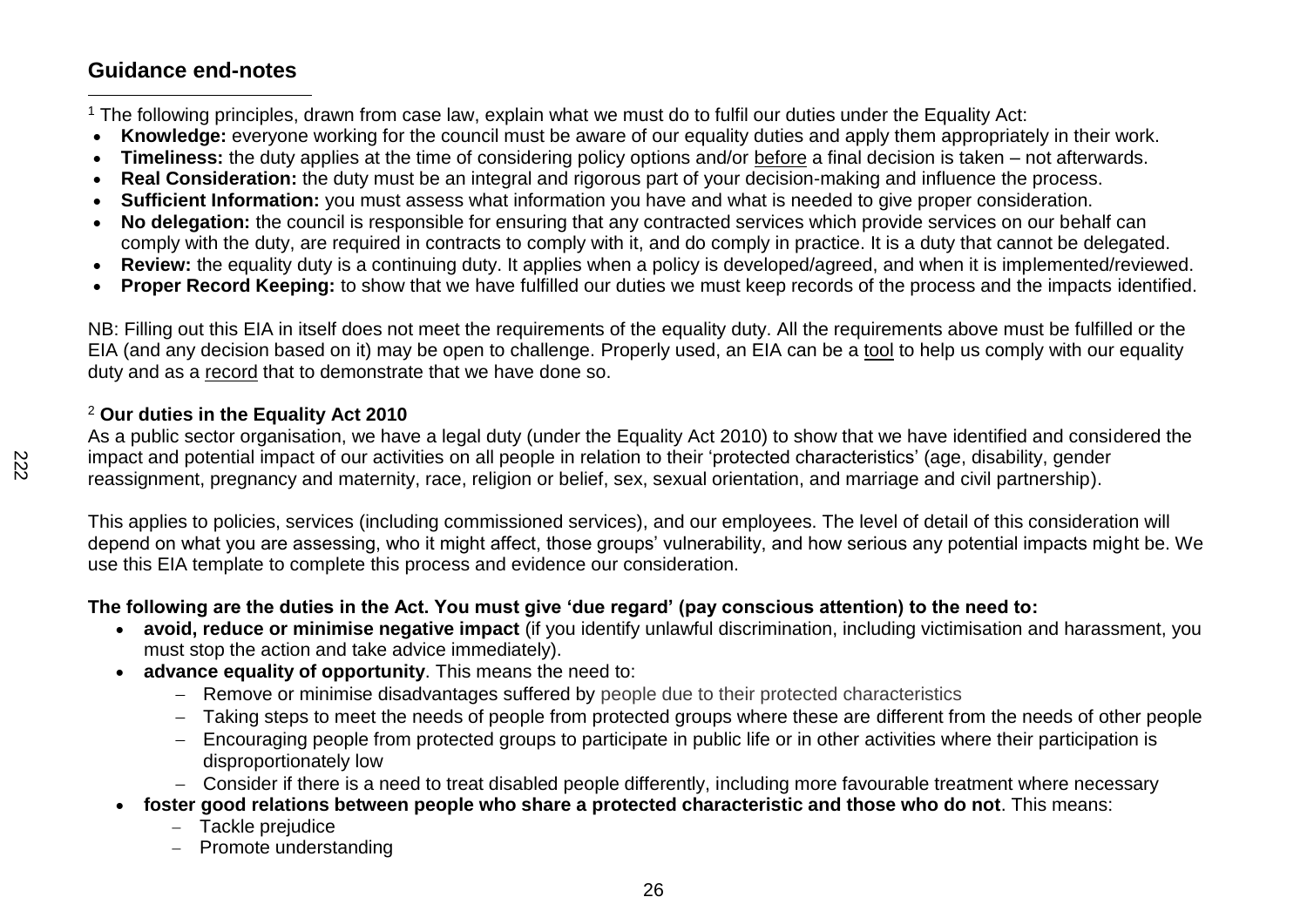<sup>3</sup> EIAs are always proportionate to:

- The size of the service or scope of the policy/strategy
- The resources involved
- The numbers of people affected
- The size of the likely impact
- The vulnerability of the people affected within the context

The greater the impacts, the more thorough and demanding the process required by the Act will be.

## <sup>4</sup> **When to complete an EIA**:

- When planning or developing a new service, policy or strategy
- When reviewing an existing service, policy or strategy
- When ending or substantially changing a service, policy or strategy
- When there is an important change in the service, policy or strategy, or in the city (eg: a change in population), or at a national level (eg: a change of legislation)

 $\overline{a}$ 

Assessment of equality impact can be evidenced as part of the process of reviewing or needs assessment or strategy development or consultation or planning. It does not have to be on this template, but must be documented. Wherever possible, build the EIA into your usual planning/review processes.

## **Do you need to complete an EIA?** Consider:

- Is the policy, decision or service likely to be relevant to a specific group or groups (eg: older people)?
- How many people is it likely to affect?
- How significant are its impacts?
- Does it relate to an area where there are known inequalities?
- How vulnerable are the people (potentially) affected?

If there are potential impacts on people but you decide not to complete an EIA it is usually sensible to document why.

<sup>5</sup> **Title of EIA:** This should clearly explain what service / policy / strategy / change you are assessing

<sup>6</sup> ID no: The unique reference for this EIA. If in doubt contact your CCG or BHCC equality lead (see page 1)

<sup>7</sup> **Team/Department:** Main team responsible for the policy, practice, service or function being assessed

<sup>8</sup> Focus of EIA: A member of the public should have a good understanding of the policy or service and any proposals after reading this section. Please use plain English and write any acronyms in full first time - eg: 'Equality Impact Assessment (EIA)'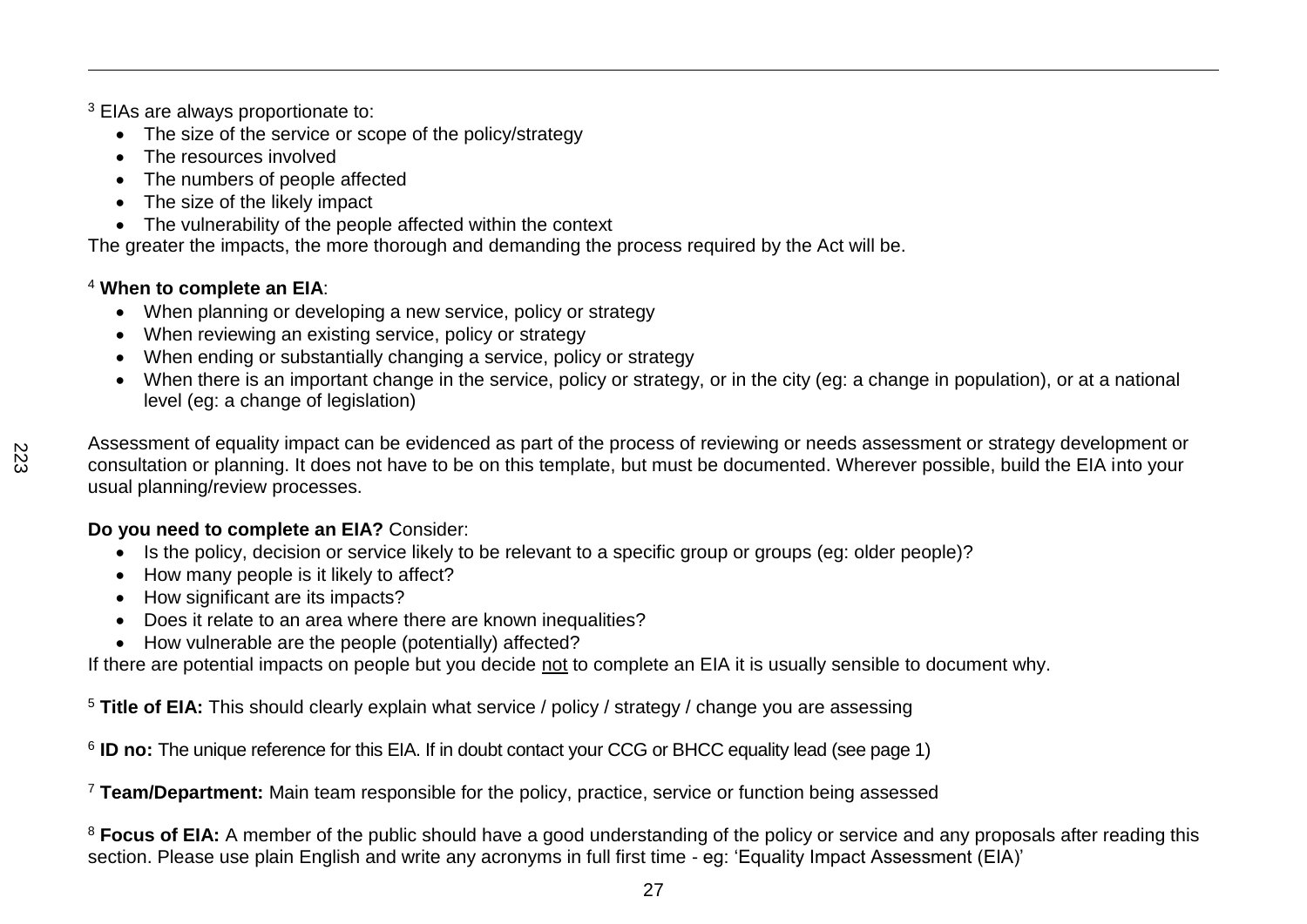This section should explain what you are assessing:

- What are the main aims or purpose of the policy, practice, service or function?
- Who implements, carries out or delivers the policy, practice, service or function? Please state where this is more than one person/team/body and where other organisations deliver under procurement or partnership arrangements.
- How does it fit with other services?
- Who is affected by the policy, practice, service or function, or by how it is delivered? Who are the external and internal serviceusers, groups, or communities?
- What outcomes do you want to achieve, why and for whom? Eg: what do you want to provide, what changes or improvements, and what should the benefits be?
- What do existing or previous inspections of the policy, practice, service or function tell you?
- What is the reason for the proposal or change (financial, service, legal etc)? The Act requires us to make these clear.

<sup>9</sup> Previous actions: If there is no previous EIA or this assessment if of a new service, then simply write 'not applicable'.

<sup>10</sup> **Data:** Make sure you have enough data to inform your EIA.

- What data relevant to the impact on specific groups of the policy/decision/service is available?<sup>10</sup>
- What further evidence is needed and how can you get it? (Eg: further research or engagement with the affected groups).
- What do you already know about needs, access and outcomes? Focus on each of the groups identified above in turn. Eg: who uses the service? Who doesn't and why? Are there differences in outcomes? Why?
- Have there been any important demographic changes or trends locally? What might they mean for the service or function?
- Does data/monitoring show that any policies or practices create particular problems or difficulties for any groups?
- Do any equality objectives already exist? What is current performance like against them?
- Is the service having a positive or negative effect on particular people in the community, or particular groups or communities?
- Use local sources of data (eg: JSNA:<http://www.bhconnected.org.uk/content/needs-assessments> and Community Insight: <http://brighton-hove.communityinsight.org/#> ) and national ones where they are relevant.

<sup>11</sup> **Engagement:** You must engage appropriately with those likely to be affected to fulfil the equality duty.

- What do people tell you about the services?
- Are there patterns or differences in what people from different groups tell you?
- What information or data will you need from communities?
- How should people be consulted? Consider:
	- (a) consult when proposals are still at a formative stage;
	- (b) explain what is proposed and why, to allow intelligent consideration and response;
	- (c) allow enough time for consultation;
	- (d) make sure what people tell you is properly considered in the final decision.

 $\overline{a}$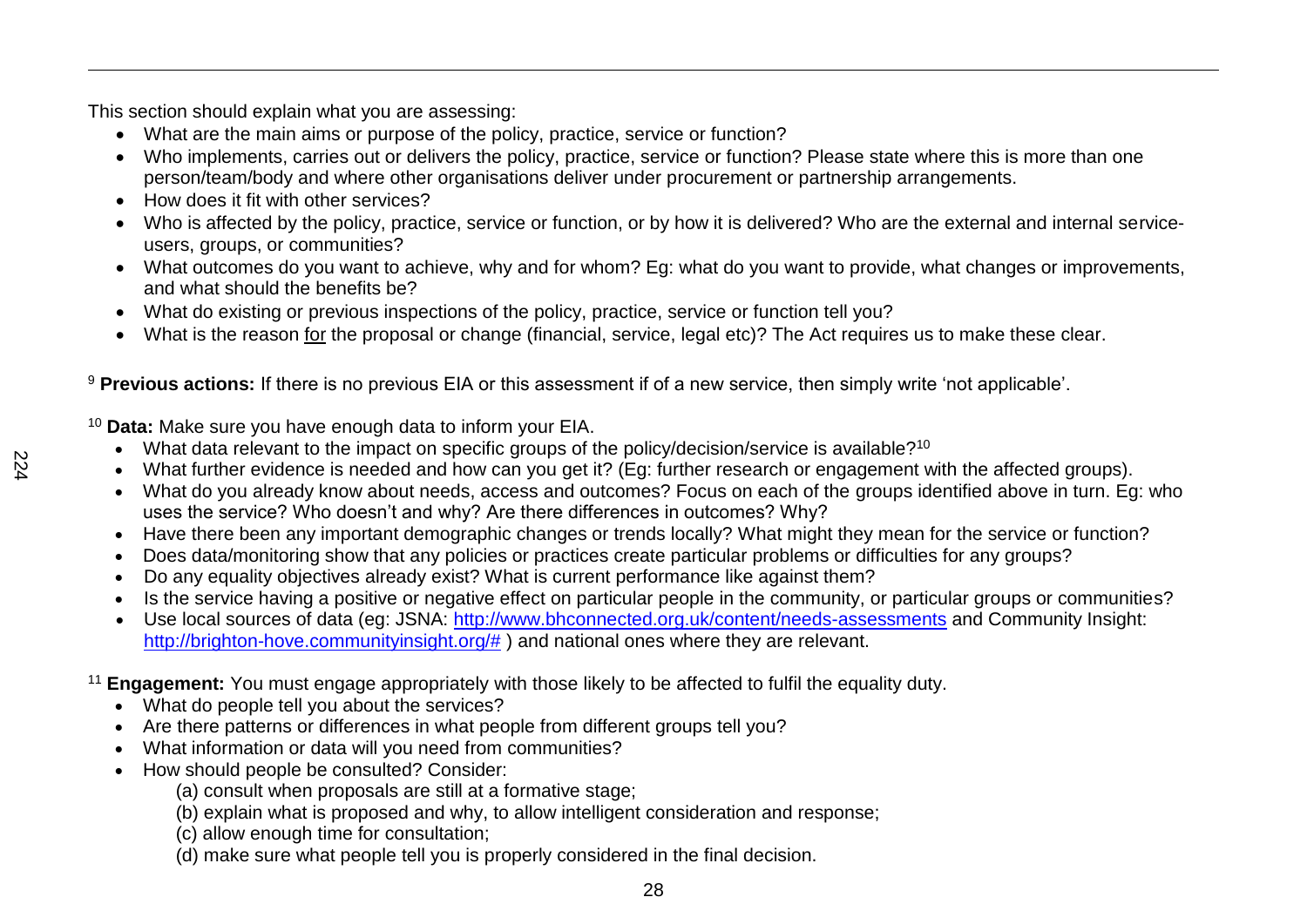- Try to consult in ways that ensure all perspectives can be considered.
- Identify any gaps in who has been consulted and identify ways to address this.

<sup>12</sup> Your EIA must get to grips fully and properly with actual and potential impacts.

- The equality duty does not stop decisions or changes, but means we must conscientiously and deliberately confront the anticipated impacts on people.
- Be realistic: don't exaggerate speculative risks and negative impacts.
- Be detailed and specific so decision-makers have a concrete sense of potential effects. Instead of "the policy is likely to disadvantage older women", say how many or what percentage are likely to be affected, how, and to what extent.
- Questions to ask when assessing impacts depend on the context. Examples:
	- o Are one or more groups affected differently and/or disadvantaged? How, and to what extent?
	- o Is there evidence of higher/lower uptake among different groups? Which, and to what extent?
	- o If there are likely to be different impacts on different groups, is that consistent with the overall objective?
	- o If there is negative differential impact, how can you minimise that while taking into account your overall aims
	- o Do the effects amount to unlawful discrimination? If so the plan must be modified.
	- o Does the proposal advance equality of opportunity and/or foster good relations? If not, could it?
- <sup>13</sup> Consider all three aims of the Act: removing barriers, and also identifying positive actions we can take.
	- Where you have identified impacts you must state what actions will be taken to remove, reduce or avoid any negative impacts and maximise any positive impacts or advance equality of opportunity.
	- Be specific and detailed and explain how far these actions are expected to improve the negative impacts.
	- If mitigating measures are contemplated, explain clearly what the measures are, and the extent to which they can be expected to reduce / remove the adverse effects identified.
	- An EIA which has attempted to airbrush the facts is an EIA that is vulnerable to challenge.

## <sup>14</sup> **Age**: People of all ages

 $\overline{a}$ 

225

<sup>15</sup> Disability: A person is disabled if they have a physical or mental impairment which has a substantial and long-term adverse effect on their ability to carry out normal day-to-day activities. The definition includes: sensory impairments, impairments with fluctuating or recurring effects, progressive, organ specific, developmental, learning difficulties, mental health conditions and mental illnesses, produced by injury to the body or brain. Persons with cancer, multiple sclerosis or HIV infection are all now deemed to be disabled persons from the point of diagnosis.

29

<sup>16</sup> Gender Reassignment: A transgender person is someone who proposes to, starts or has completed a process to change their gender. A person does not need to be under medical supervision to be protected

<sup>17</sup> Pregnancy and Maternity: Protection is during pregnancy and any statutory maternity leave to which the woman is entitled.